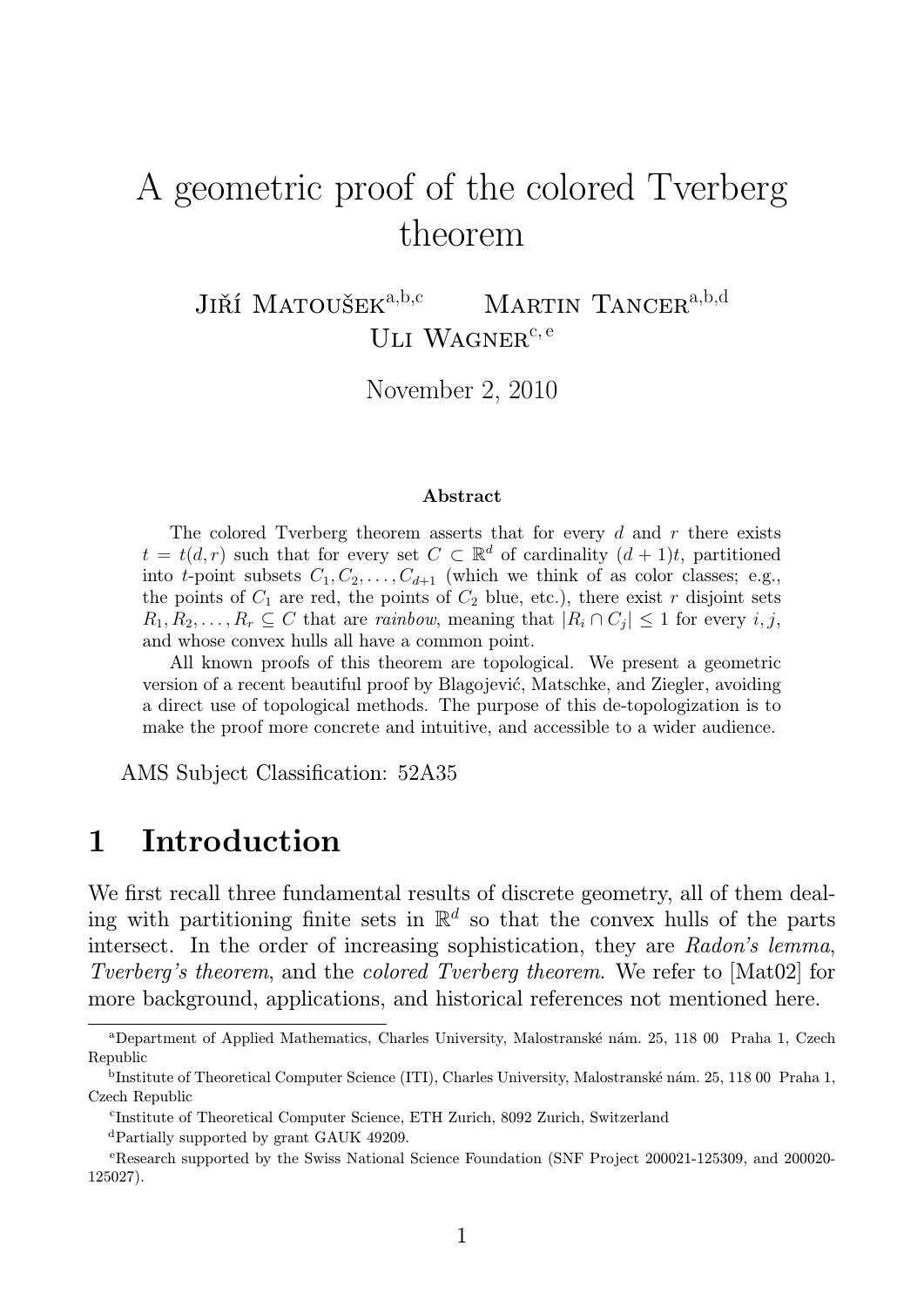**Radon's lemma** asserts that every set  $C \subset \mathbb{R}^d$  of  $d+2$  points has two disjoint subsets  $A_1, A_2$  with  $conv(A_1) \cap conv(A_2) \neq \emptyset$ ; see the illustration of the planar case in Fig. 1. The proof is a simple linear algebra.

**Tverberg's theorem** states that every set  $C \subset \mathbb{R}^d$  of  $(d+1)(r-1)+1$ points has r pairwise disjoint subsets  $A_1, \ldots, A_r$  with  $\bigcap_{i=1}^r \text{conv}(A_i) \neq \emptyset$  (so Radon's lemma is the  $r = 2$  case). Several geometric proofs are known, e.g., [Tve66, Tve81, Sar92]. The number  $(d+1)(r-1)+1$  is easily shown to be the smallest possible for such a claim to hold, e.g., by considering the configuration C of  $(d+1)(r-1)$  points forming  $d+1$  small clusters by  $r-1$  points each, as in Fig. 2.

It is easy to show (e.g., by iterating Radon's lemma) that there exists some number  $T = T(d, r)$  such that the conclusion of the theorem holds for every set C with at least T points. The hard part of Tverberg's theorem is obtaining the optimal value of  $T(d, r)$ .

The colored Tverberg theorem has a setting similar to that of Tverberg's theorem. Again we have a set  $C \subset \mathbb{R}^d$  and seek r pairwise disjoint subsets whose convex hulls all share a point, but this time these subsets have to satisfy an additional restriction.

We introduce the following terminology. Let  $C \subset \mathbb{R}^d$  be a finite set partitioned into k color classes  $C_1, C_2, \ldots, C_k$  (in other words, each point of C is colored by one of k colors). A subset  $R \subseteq C$  is rainbow if it contains at most one point of each color, i.e.,  $|R \cap C_j| \leq 1$  for all j.

A rainbow r-partition for C is an ordered r-tuple  $\mathcal{R} = (R_1, \ldots, R_r)$  of pairwise disjoint rainbow subsets of C. For technical convenience, and with a mild abuse of terminology, we generally do not require that the  $R_i$  cover all of C (if they do, we speak of a maximal rainbow r-partition).

A rainbow r-partition is Tverberg if it has a Tverberg point, i.e., a point  $x \in \bigcap_{i=1}^r \text{conv}(R_i)$  (which usually does not belong to C). The colored Tverberg theorem can then be stated as follows.

**Theorem 1** (Colored Tverberg theorem). For every  $d \geq 1$  and  $r \geq 2$  there exists t such that whenever  $C \subset \mathbb{R}^d$  is a set of  $(d + 1)t$  points partitioned into t-point subsets  $C_1, \ldots, C_{d+1}$ , then there is a Tverberg rainbow r-partition  $\mathcal{R} = (R_1, \ldots, R_r)$  for C.

The theorem is usually stated with  $\mathcal R$  maximal, in which case each  $R_i$  has to be a  $(d+1)$ -element set containing one point of each color. However, we chose to omit maximality, since on the one hand, the proof typically does not yield a maximal  $\mathcal{R}$ , and on the other hand, some thought reveals that, in the situation of Theorem 1, an arbitrary  $\mathcal R$  can easily be extended into a maximal one.

For the colored Tverberg theorem, proving the existence of any  $t$ , no matter how large, seems difficult, and the simplest proof currently known is also the one that yields the smallest  $t$ , as we will briefly discuss below.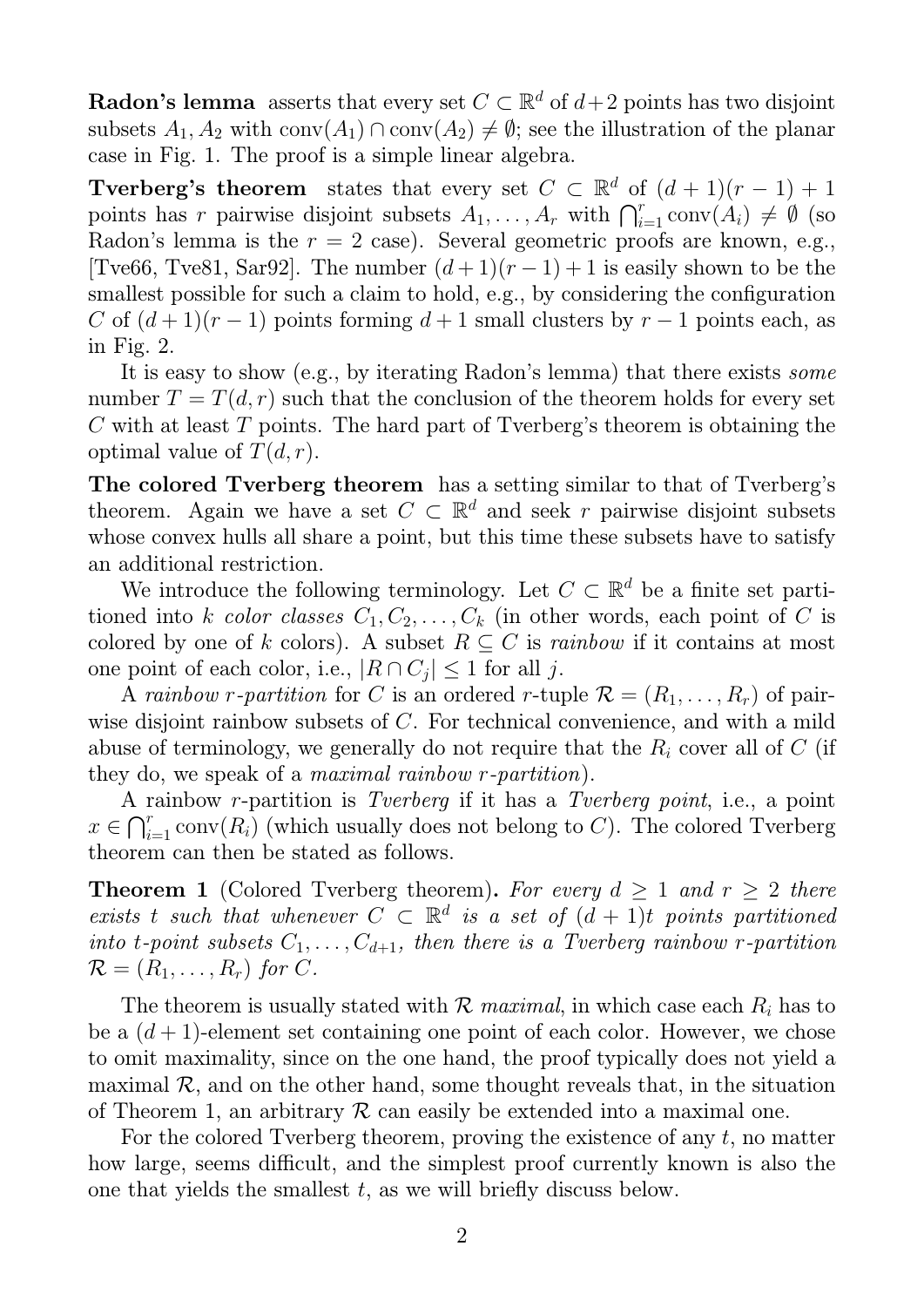

Figure 1: Radon's lemma, Tverberg's theorem, the colored Tverberg theorem, and the Blagojević–Matschke–Ziegler theorem: planar illustrations.



Figure 2: A configuration with no Tverberg *r*-partition.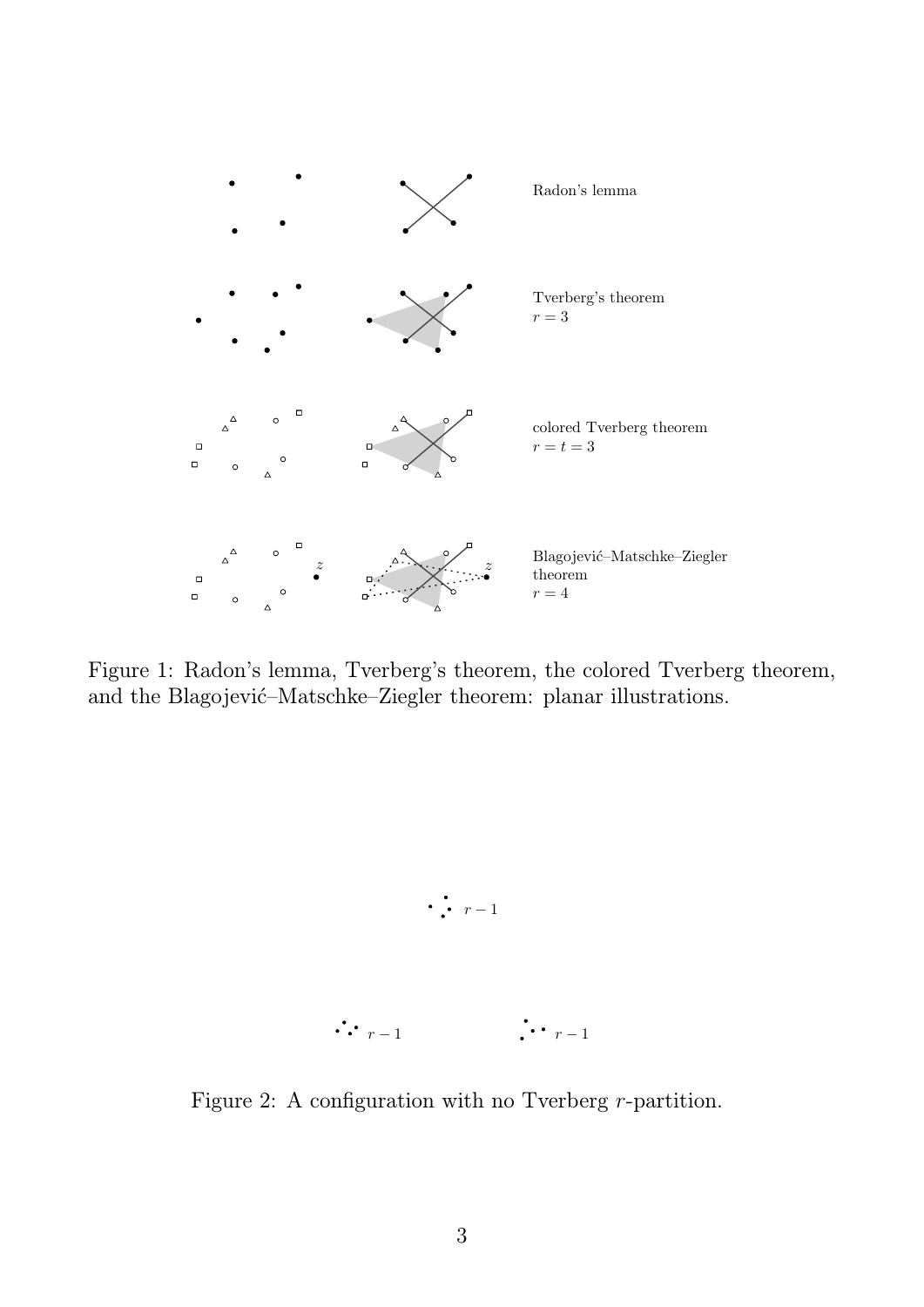Let  $t(d, r)$  denote the smallest t for which the conclusion of the theorem holds. The configuration with  $d+1$  clusters by  $r-1$  points each, as in Fig. 2, where the *i*th cluster is all colored with color *i*, shows that  $t(d, r) \geq r$ .

Historical notes. The validity of the colored Tverberg theorem was first conjectured by Bárány, Füredi and Lovász [BFL90], who proved the case  $d = 2$ ,  $r = 3$ , obtaining  $t(2,3) \leq 7$ . Bárány and Larman [BL92] settled the planar case, showing  $t(2, r) = r$  for all r (their paper also contains Lovász' topological proof showing that  $t(d, 2) = 2$  for all d). They conjectured that  $t(d, r) = r$  for all  $r, d$ .

The first proof of the general case of the colored Tverberg theorem was obtained by Živaljević and Vrećica [ZV92] (simpler versions were provided in [BLVŽ94, Mat96]). Their proof is topological, and it builds on the pioneering works by Bajmóczy and Bárány [BB79] (who gave a new, topological proof of Radon's lemma) and by Bárány, Shlosman, and Szűcs [BSS81] (who provided a topological proof of Tverberg's theorem assuming that r is a prime number).

The Živaljević–Vrećica method yields  $t(d, r) \leq 2r - 1$  for all prime r. Later, the same bound was extended to all r that are *prime powers* [ $ZV94$ ], using more advanced topological tools introduced to combinatorial geometry by Özaydin, by Volovikov, and by Sarkaria.

The most important progress by far since the 1992 Živaljević–Vrećica proof was achieved by Blagojević, Matschke, and Ziegler [BMZ09b] in 2009. They discovered a new proof, also topological, which yields the optimal bound  $t(d, r) = r$ whenever  $r + 1$  is a prime number.

Their main trick is both simple and surprising; at first sight, it seems strange that it might help in such a radical way. Namely, to the point set  $C = C_1 \cup$  $\cdots \cup C_{d+1}$  as in the colored Tverberg theorem, with  $|C_1| = \cdots = |C_{d+1}| =$ t, they first add an (arbitrary) extra point z, and color it with a new color  $d + 2$ , thus forming a singleton color class  $C_{d+2} = \{z\}$ . Then they prove the existence of a Tverberg rainbow  $(r + 1)$ -partition  $(R_1, \ldots, R_{r+1})$  for the set  $C' = C_1 \cup C_2 \cup \cdots \cup C_{d+1} \cup C_{d+2}$ . Given such an  $(r + 1)$ -partition, one can simply delete the set  $R_i$  containing the artificial point z, and be left with a Tverberg r-partition for the original  $C$ ; see the bottom part of Fig. 1.

We now formulate the main claim of the Blagojević et al. proof. With  $r$ and d fixed, let us call a  $(d+2)$ -tuple  $C = (C_1, \ldots, C_{d+2})$  of pairwise disjoint sets in  $\mathbb{R}^d$  a *BMZ-collection* (BMZ standing for Blagojević–Matschke–Ziegler) if  $|C_1| = |C_2| = \cdots = |C_{d+1}| = r - 1$  and  $|C_{d+2}| = 1$ .

**Theorem 2** (Blagojević–Matschke–Ziegler theorem). For every  $d \geq 1$  and every prime number r, every BMZ-collection  $\mathcal C$  admits a Tverberg rainbow rpartition  $(R_1, \ldots, R_r)$ .

We note that for proving the colored Tverberg theorem with  $r = r_0$ , one uses the Blagojević–Matschke–Ziegler theorem with  $r = r_0 + 1$ .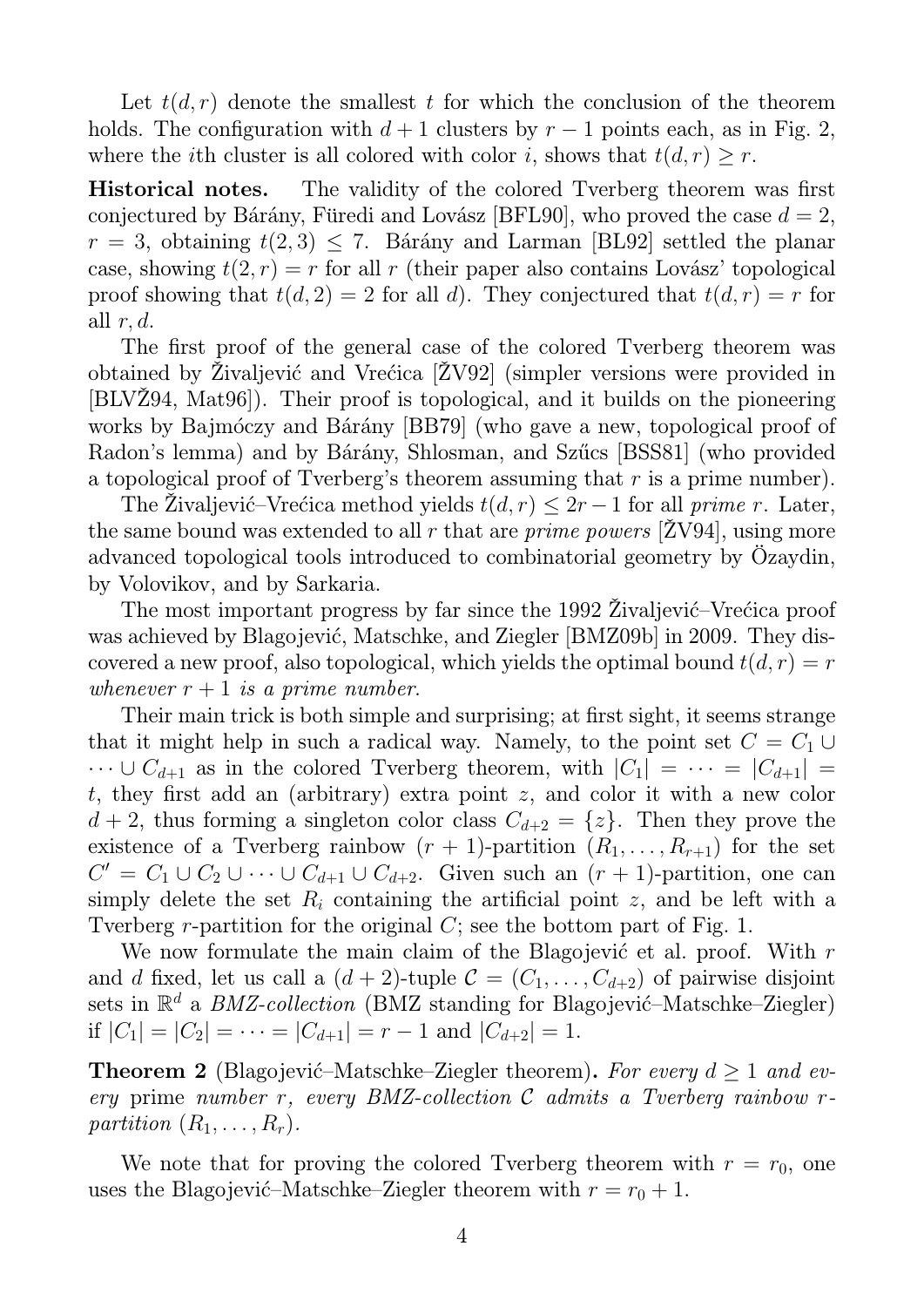Theorem 2 was first proved, in a preliminary version of [BMZ09b], using relatively heavy topological machinery, by computing a certain obstruction in cohomology (this method also yields additional results; see [BMZ09a]). Then Vre $\acute{c}$ ica and Živaljević [VŽ09] found a simpler, degree-theoretic proof, and independently, the authors of [BMZ09b] obtained a similar simplification.

We should remark that the Blagojević–Matschke–Ziegler theorem has a more general version, which is perhaps even nicer and more natural. Namely, for r prime, whenever  $N + 1$  points in  $\mathbb{R}^d$ ,  $N = (d+1)(r-1)$ , are partitioned into classes  $C_1, \ldots, C_m, m \geq d+1$ , with each  $C_i$  of size at most  $r-1$ , then there is a Tverberg rainbow r-partition. This, for instance, also contains the original Tverberg theorem as a special case. For simplicity, though, we will consider only Theorem 2 in the rest of this paper.

This paper. Our main purpose is to present an elementary and self-contained geometric proof of Theorem 2 (and thus of the colored Tverberg theorem as well). We follow the basic strategy of the degree-theoretic proof in [VZ09, BMZ09b]. However, we replace the abstract deleted product construction by a concrete geometric construction due to Sarkaria [Sar92] (with a simplification by Onn).

In this way, the basic scheme of the proof is clear and intuitive. A rigorous elementary presentation avoiding topological tools is not entirely simple, however, mainly because we have to deal with various issues of general position. These issues do not arise in the topological proof, since they are dealt with on a general level when building the topological apparatus.

One can say that our proof is a "de-topologized" version of the proofs in [VŽ09, BMZ09b]. In a similar sense, Sarkaria's proof [Sar92] of Tverberg's theorem can be regarded as a de-topologized version of his earlier topological proof of Tverberg's theorem [Sar91]. It has become one of the most cited proofs, and often it is regarded as the standard proof, see, e.g., [Kal95, Section 1.2], [Grü03, p. 30b].

Another example of de-topologization is a combinatorial proof of Kneser's conjecture [Mat04]; developing this approach further, Ziegler [Zie02] was able to prove all known generalizations of Kneser's conjecture, plus some new ones, in a combinatorial way.

We hope that an elementary, de-topologized proof of the colored Tverberg theorem may stimulate further research by making the proof more intuitive and concrete and accessible to a wider audience. For example, this might help in attacking the open cases of the Bárány–Larman conjecture (the validity of the claim of Theorem 2 for non-prime  $r$ ).

While all known topological proofs of Tverberg's theorem work only for r that is a prime power, Sarkaria's de-topologized proof [Sar92] overcomes this restriction and works for all r. Unfortunately, our de-topologization does not help in removing the restriction of prime  $r$  in Theorem 2. If anything, it helps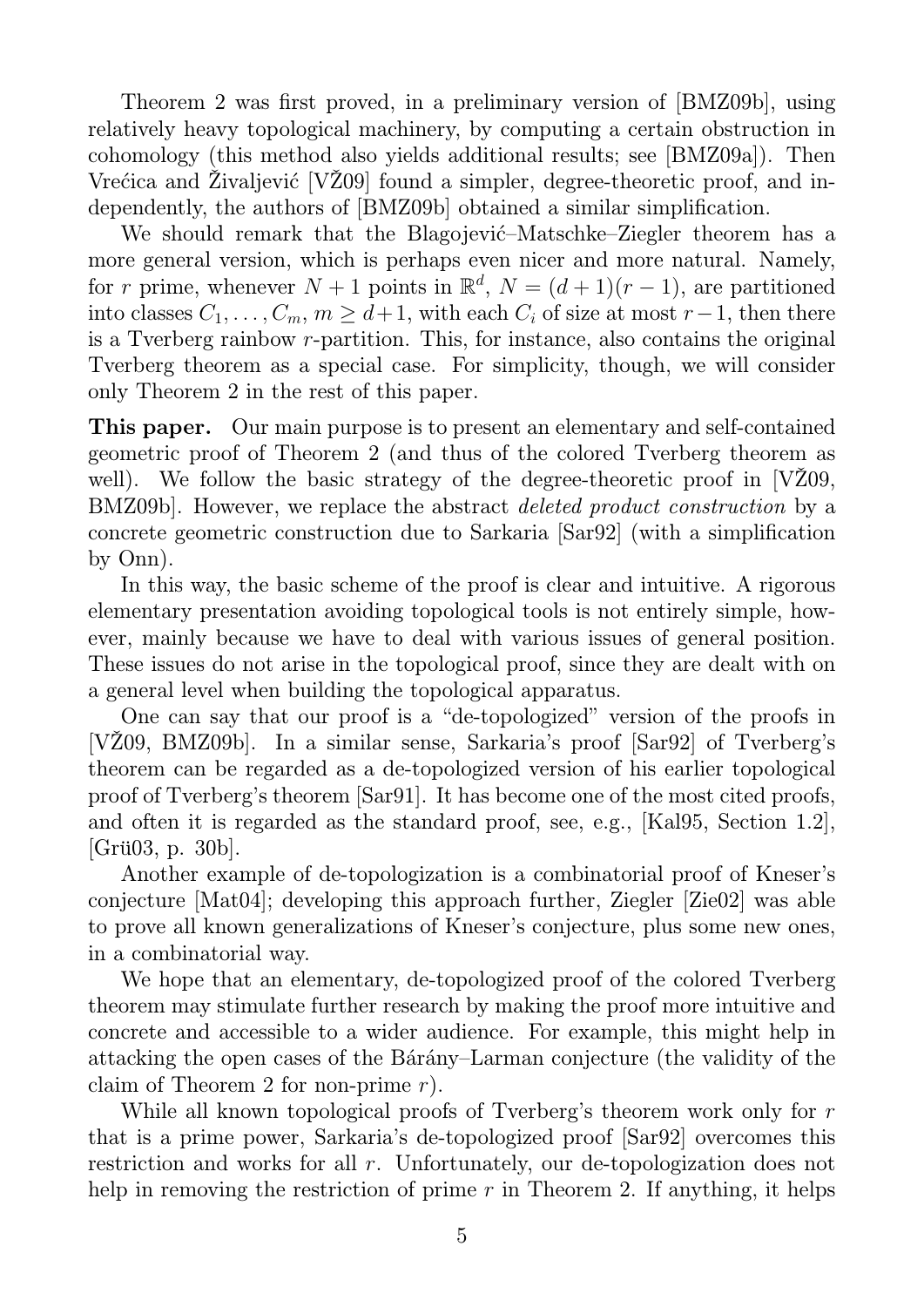

Figure 3: A schematic illustration of the situation in  $\mathbb{R}^N$ .

in seeing more clearly why the proof method of Blagojević et al. fails whenever r is not a prime; see Section 8 for a discussion.

## 2 Outline of the proof

Here we sketch the main steps of the proof, proceeding informally and glossing over many details.

We begin with a fixed BMZ-collection  $\mathcal{C} = (C_1, \ldots, C_{d+1}, C_{d+2} = \{z\})$ . We assume that the points of  $\mathcal C$  are in a sufficiently general position; if they are not, we use a standard perturbation argument.

We consider the system  $\mathbf{R} = \mathbf{R}(\mathcal{C})$  of all the *maximal* rainbow *r*-partitions  $\mathcal{R} = (R_1, \ldots, R_r)$  for C, Tverberg or not, for which  $z \in R_r$ .

Using a construction as in Sarkaria [Sar92], with each  $\mathcal{R} \in \mathbb{R}$  we associate an N-dimensional simplex  $S_{\mathcal{R}}$  in  $\mathbb{R}^N$ . (More precisely, some of the  $S_{\mathcal{R}}$  may be degenerate, i.e., only  $(N-1)$ -dimensional, even for C in general position, but this will not matter—so for the purposes of this outline, we pretend that they are all N-dimensional.) The key property of this construction is that  $\mathcal R$  is Tverberg exactly if  $S_{\mathcal{R}}$  contains the origin 0.

Moreover, all of the  $S_{\mathcal{R}}$  have one vertex  $z^*$  in common. Let  $F_{\mathcal{R}}$  be the facet of  $S_{\mathcal{R}}$  opposite to  $z^*$ ; this is an  $(N-1)$ -dimensional simplex avoiding 0. Then we get that R is Tverberg exactly if the ray  $\rho$  emanating from 0 in the direction opposite to  $0z^*$  meets  $F_{\mathcal{R}}$ ; see Fig. 3 for a schematic planar illustration.

Next, it turns out that the union  $\Sigma$  of all the  $F_{\mathcal{R}}$  forms something like a (possibly self-intersecting) hypersurface in  $\mathbb{R}^N$ , and one can define the *degree* of Σ, a standard notion in topology. (Since Σ is determined by C, we also speak of the degree of C and write  $deg(\mathcal{C})$ .

Intuitively, the degree counts how many times  $\Sigma$  "winds" around 0. Its absolute value is a lower bound for the number of times a ray like  $\rho$  intersects Σ. Thus, if we can show that the degree of  $\Sigma$  is always nonzero, then  $ρ$  has to intersect at least one  $F_{\mathcal{R}}$ , and the existence of a Tverberg rainbow r-partition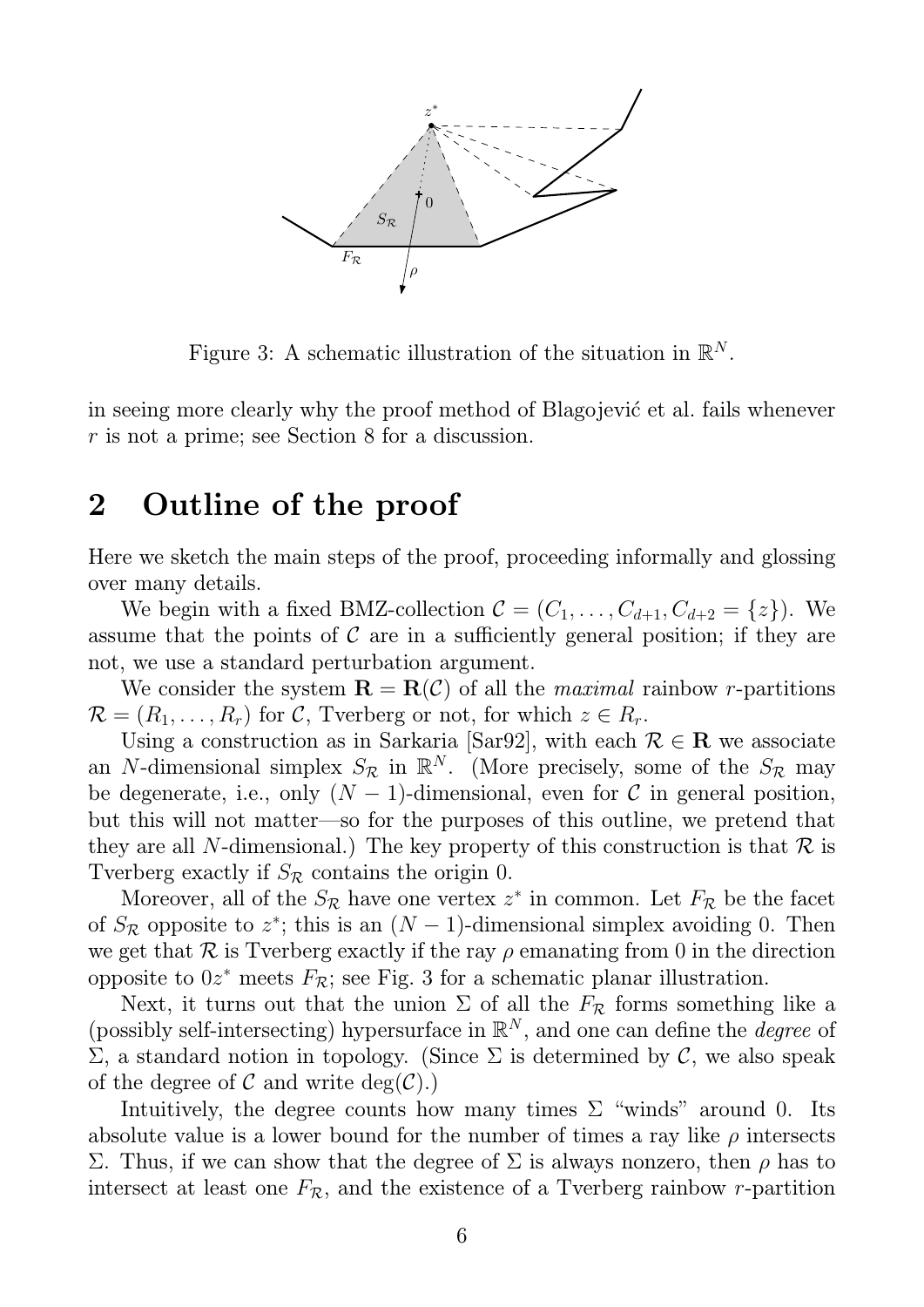

Figure 4: Defining the degree of  $\Sigma$ ; the positive side of  $\Sigma$  is marked gray.

follows.

First we need to equip  $\Sigma$  with an *orientation*, which means designating one of the "sides" of  $\Sigma$  as positive and the other as negative; see Fig. 4. The orientation is defined locally: we determine positive and negative side for every  $F_{\mathcal{R}}$ , in a globally consistent way. The definitions must match at the "seams" where two of the  $F_{\mathcal{R}}$ 's meet in an  $(N-2)$ -dimensional face.<sup>1</sup>

Then we define the degree of  $\Sigma$  as the number of times the ray  $\rho$  passes from the negative side of  $\Sigma$  to the positive side minus the number of times it passes from the positive side to the negative one (in the picture, the degree is  $+2$ ). As expected, the degree does not depend on the choice of the ray  $\rho$ —any other ray emanating from 0 yields the same number.

It remains to verify that  $deg(C) \neq 0$ , and this is done by a "continuous" motion" argument. Namely, we fix a special BMZ-collection  $C_0$  for which the degree can be explicitly computed. Then we consider a continuous motion of the points of  $C_0$  that transforms it to the given BMZ-collection C. We follow the corresponding motion of  $\Sigma$  in  $\mathbb{R}^N$  and look what happens with its degree. It can change only when some of the  $F_R$  pass through 0.

We divide our collection  $\bf{R}$  of rainbow r-partitions into classes of an equivalence  $\sim$ , where  $\mathcal{R} \sim \mathcal{R}'$  if  $\mathcal{R}'$  can be obtained from  $\mathcal{R}$  by permuting the  $R_i$ and, if needed, moving z back to the rth class. For example,

$$
\mathcal{R} = (R_1, R_2, R_3) \sim \mathcal{R}' = (R_2, R_3 \setminus \{z\}, R_1 \cup \{z\}).
$$

Each class has r! members, and it turns out that, during the continuous motion, the simplices  $F_{\mathcal{R}}$  for all  $\mathcal R$  in the same class always pass through 0 simultaneously, and their contributions to the degree change by the same amount.

<sup>1</sup>From the topological point of view, in this part we verify the well-known fact that the abstract simplicial complex underlying  $\Sigma$  is an *orientable pseudomanifold*; this is a crucial part of the proof, as well as of the proofs in [BMZ09b, VŽ09].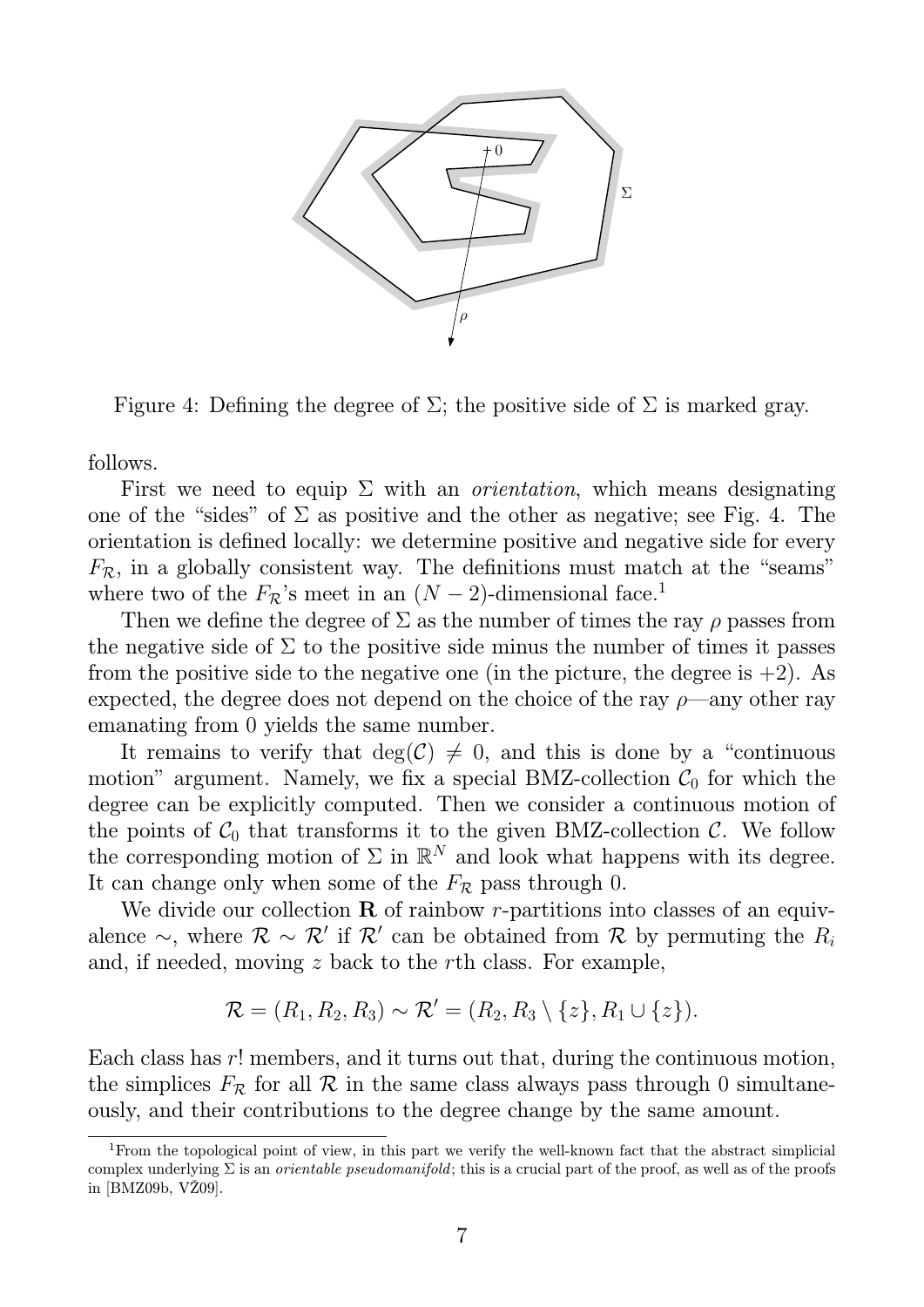

Figure 5: The vectors  $w_1, \ldots, w_r$  for  $r = 3$ .

It follows that  $deg(\mathcal{C})$  may change only by multiples of r! during the motion. Since the degree for the special BMZ-collection  $C_0$  comes out as  $D_0 = \pm((r -$ 1)!)<sup>d</sup>, the degree for every C is congruent to  $D_0$  modulo r!.

Here, finally, the primality of  $r$  comes into play. When  $r$  is a prime, and only then, we have  $D_0 \neq 0 \pmod{r}$ , and hence the degree is always nonzero as needed.

On the other hand, there are non-prime r for which BMZ-collections  $\mathcal C$  exist with degree 0, so indeed the proof method breaks down (we suspect that this is the case for all non-prime r, but we have no proof at present). Of course, if the claim of the Blagojević–Matschke–Ziegler theorem failed for some (non-prime) r, one would have to look for a counterexample among the  $\mathcal C$  with degree 0.

#### 3 The Sarkaria–Onn transform

We start filling out the details in the above outline. First we introduce the construction that assigns a point set in  $\mathbb{R}^N$  to every rainbow r-partitions of a given BMZ-collection. We present it in a slightly more general setting, ignoring the "rainbow" aspect.

We will use the notation  $[k] = \{1, 2, ..., k\}$  for a nonnegative integer k.

For a point  $x \in \mathbb{R}^d$  we write  $x^+$  for the vector  $(x, 1) \in \mathbb{R}^{d+1}$  obtained by appending the component 1 to  $x$ .

Let  $w_1, \ldots, w_r$  be vectors in  $\mathbb{R}^{r-1}$  forming the vertex set of a regular  $(r-1)$ dimensional simplex with center at the origin; Fig. 5 illustrates the case  $r = 3$ . We have  $w_1 + w_2 + \cdots + w_r = 0$ . Moreover, if  $\alpha_1, \ldots, \alpha_r$  are real numbers with  $\alpha_1w_1 + \cdots + \alpha_rw_r = 0$ , we have  $\alpha_1 = \alpha_2 = \cdots = \alpha_r$ , since every  $r-1$  of the  $w_i$ are linearly independent.

For  $x \in \mathbb{R}^d$  and an index  $i \in [r]$ , we define a point

$$
\varphi_i(x) := x^+ \otimes w_i \in \mathbb{R}^N,
$$

called the *ith clone* of x. Here  $\otimes$  stands for the (standard) tensor product; for arbitrary vectors  $u \in \mathbb{R}^m$  and  $v \in \mathbb{R}^n$ ,  $u \otimes v$  is the vector

$$
(u_1v_1, u_1v_2, \ldots, u_1v_n, u_2v_1, u_2v_2, \ldots, u_mv_n) \in \mathbb{R}^{mn}.
$$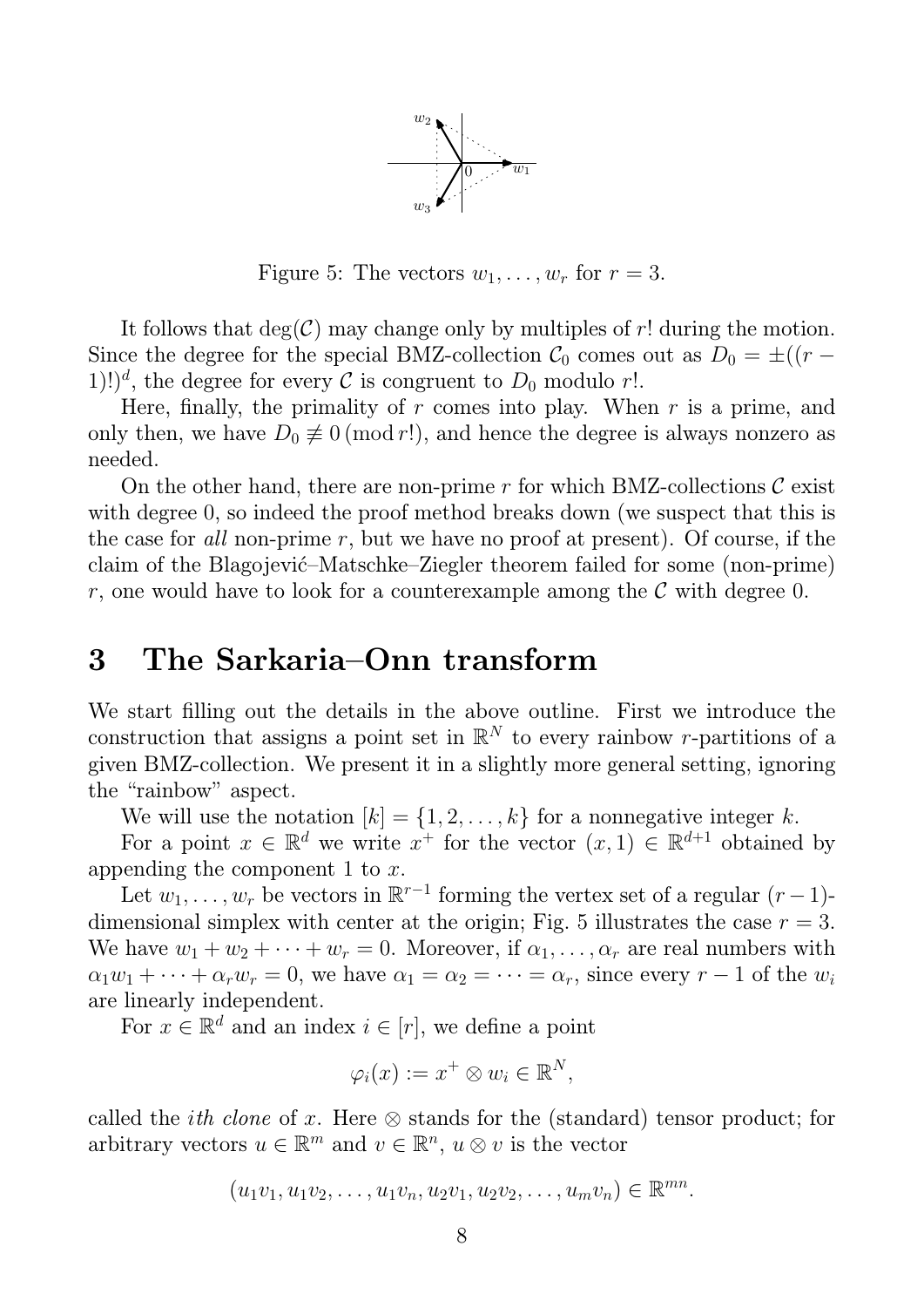Now let  $\mathcal{P} = (P_1, P_2, \ldots, P_r)$  be an *r*-partition in  $\mathbb{R}^d$ , i.e., an *r*-tuple of pairwise disjoint finite sets in  $\mathbb{R}^d$  (but the disjointness will be used only for a convenient notation; the claims below remain valid even if the  $P_i$  may share points). Let  $P = P_1 \cup \cdots \cup P_r$  be the ground set.

We define the *Sarkaria–Onn* transform of  $P$  as the point set

$$
\Phi(\mathcal{P}) := \bigcup_{i=1}^r \{ \varphi_i(p) : p \in P_i \},\
$$

and we let

$$
S_{\mathcal{P}} := \text{conv}(\Phi(\mathcal{P})).
$$

In words, for every point  $p \in P_i$  we put the *i*th clone of p in  $\Phi(\mathcal{P})$ .

The following lemma is essentially from [Sar92].

**Lemma 3** (Sarkaria–Onn). Let  $P$  be an r-partition in  $\mathbb{R}^d$ . Then  $P$  has a Tverberg point, i.e., satisfies  $\bigcap_{i=1}^r \text{conv}(P_i) \neq \emptyset$ , if and only if  $0 \in S_{\mathcal{P}}$ .

Proof. For the reader's convenience, we sketch a proof; the omitted details are easy to fill in.

First, let us suppose that  $x \in \bigcap_{i=1}^r \text{conv}(P_i)$  is a Tverberg point. Thus, for every *i* we can write  $x = \sum_{p \in P_i} \xi_p p$  for some nonnegative reals  $\xi_p$  with  $\sum_{p \in P_i} \xi_p = 1$ . Then it is easy to check that

$$
0 = \frac{1}{r} \sum_{i=1}^{r} \sum_{p \in P_i} \xi_p \varphi_i(p)
$$

holds, and that this expresses 0 as a convex combination of the points of  $\Phi(\mathcal{P})$ .

Conversely, let us suppose that  $0 \in S_{\mathcal{P}}$ . Thus, we can write

$$
0 = \sum_{i=1}^{r} \sum_{p \in P_i} \alpha_p(p^+ \otimes w_i) = \sum_{i=1}^{r} \left( \sum_{p \in P_i} \alpha_p p^+ \right) \otimes w_i \tag{1}
$$

for some nonnegative  $\alpha_p$ 's summing to 1. Let  $A_i := \sum_{p \in P_i} \alpha_p$  and  $s_i := \sum_{p \in P_i} a_p$  $\sum_{p \in P_i} \alpha_p p$ . By (1) we have  $\sum_{i=1}^r A_i w_i = 0$ , and so, by the properties of the  $w_i$ , all the  $A_i$  are equal to some A. Similarly, all the  $s_i$  equal some  $s \in \mathbb{R}^d$ . Finally, one easily checks that  $A > 0$  (since not all of the  $\alpha_p$  are 0) and that the point  $\frac{1}{A}s$  is a Tverberg point.  $\Box$ 

In our considerations, we will need to interpret some other properties properties of  $\Phi(\mathcal{P})$  in terms of P. We recall that the *affine hull* aff(X) of a (finite) set  $X \subseteq \mathbb{R}^d$  is the smallest affine subspace of  $\mathbb{R}^d$  containing X. We also define the *linear affine hull* linaff(X) as the translation of  $\text{aff}(X)$  to 0, or in other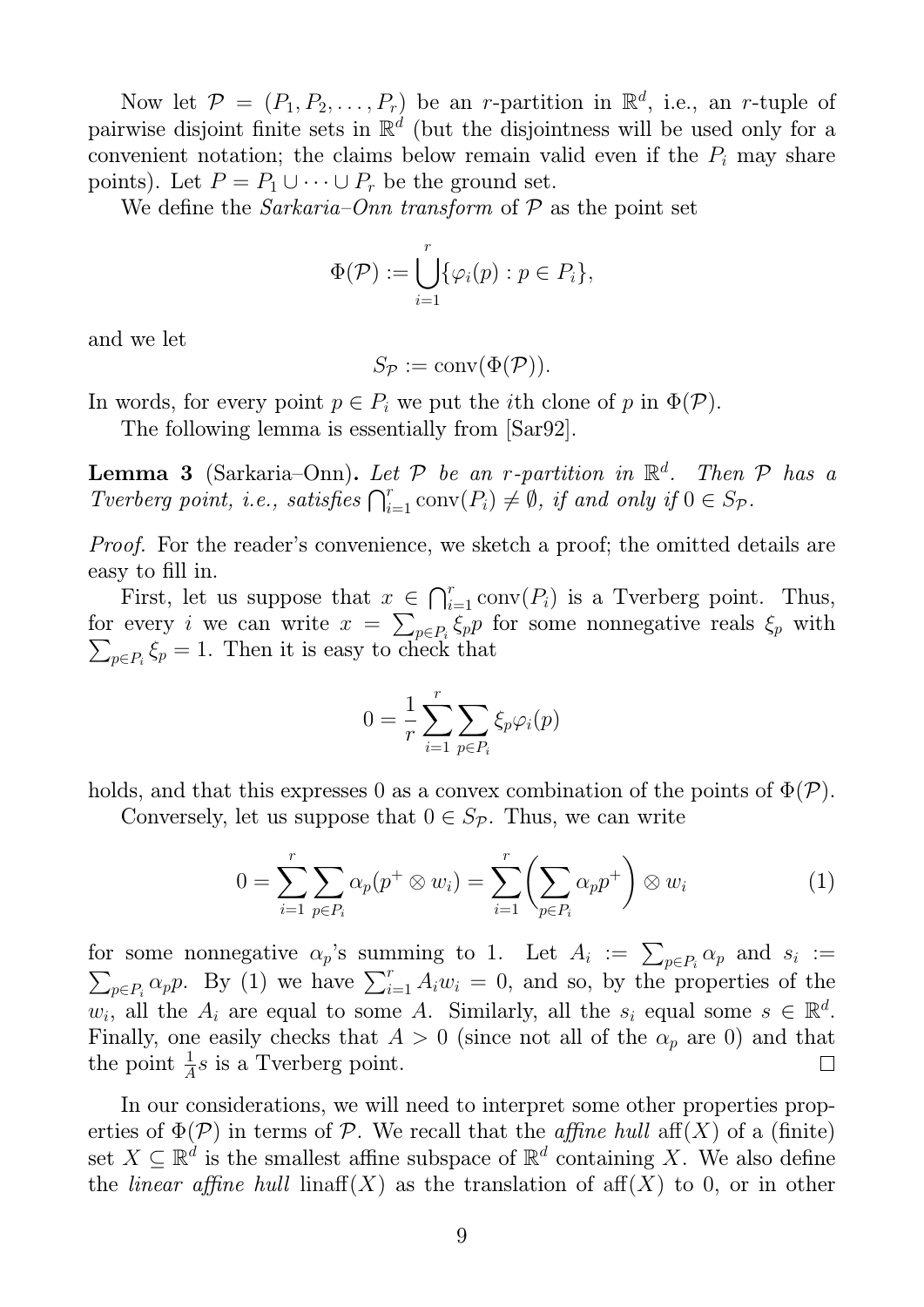words, as the set of all linear combinations  $\sum_{i=1}^{n} \beta_i x_i$  with  $x_1, \ldots, x_n \in X$  and  $\sum_{i=1}^n \beta_i = 0.$ 

Let us say that the partition P has an affine Tverberg point if  $\bigcap_{i=1}^r \text{aff}(P_i) \neq$ 0. Let us say that  $P$  has a *Tverberg direction* if  $\bigcap_{i=1}^r \text{linaff}(P_i) \neq \{0\}$ ; in other words, if there is a line parallel to each of the aff $(P_i)$ .

**Lemma 4.** For an r-partition  $P$  in  $\mathbb{R}^d$ , we have the following equivalences:

- (i)  $0 \in \text{aff}(\Phi(\mathcal{P}))$  iff  $\mathcal P$  has an affine Tverberg point.
- (ii) The set  $\Phi(\mathcal{P})$  is affinely dependent iff at least one of the  $P_i$ 's is affinely dependent or P has a Tverberg direction.

Proof. The proof is very similar to that of Lemma 3 and we only sketch it, leaving the details to the interested reader.

In (i), the assumption  $0 \in \text{aff}(\Phi(\mathcal{P}))$  can be written as  $\sum_{p \in \mathcal{P}} \alpha_p p = 0$  for some  $\alpha_p$ 's with  $\sum_{p \in P} \alpha_p = 1$ . As in the proof of Lemma 3,  $\sum_{p \in P} \alpha_p p = 0$ implies that the sums  $\sum_{p \in P_i} \alpha_p$ ,  $i \in [r]$ , are all equal to the same number A and the sums  $\sum_{p \in P_i} \alpha_p p$  are all equal to the same s. From  $\sum_{p \in P} \alpha_p \neq 0$  we get  $A \neq 0$ , and thus  $\frac{1}{A}s \in \text{aff}(P_i)$  for all i. The reverse implication in (i) is proved by going through a very similar argument backwards.

As for (ii), we assume that the points of  $\Phi(\mathcal{P})$  are affinely dependent, i.e., there exist reals  $\alpha_p, p \in P$ , summing to 0 and not all zero such that  $\sum_{p \in P} \alpha_p p =$ 0. We again have  $\sum_{p \in P_i} \alpha_p = A$  and  $\sum_{p \in P_i} \alpha_p = A$  $\alpha_p p = s$  for all  $i \in [r]$  Since  $\sum$  $p \in P$   $\alpha_p = 0$ , we get  $A = 0$ . If  $s = 0$ , then at least one of the  $P_i$  is affinely dependent, and otherwise, s is a nonzero vector in  $\bigcap_{i=1}^r \text{linaff}(P_i)$ . Again we omit the reverse implication.  $\Box$ 

### 4 Sufficiently general position

Some conventions for BMZ-collections. Now we specialize to BMZcollections. Let  $C = (C_1, \ldots, C_{d+2})$  be a BMZ-collection, and let us write  $C :=$  $C_1 \cup C_2 \cup \cdots \cup C_{d+2}$  for its ground set.

We also assume that the points of C are numbered as  $c_1, c_2, \ldots, c_{N+1} = z$ , in such a way that  $C_1$  consists of the first  $r-1$  points  $c_1, \ldots, c_{r-1}, C_2$  consists of the next  $r-1$  points, etc.

Let  $\mathcal R$  be a rainbow r-partition for  $\mathcal C$ . We define the *combinatorial type* of R as the set  $\{(i, j) : c_j \in R_i\} \subseteq [r] \times [N + 1].$ 

As in the proof outline, let  $\bf{R}$  be the collection of all the maximal rainbow  $r$ -partitions having the point  $z$  in the last class.

For  $\mathcal{R} = (R_1, \ldots, R_r) \in \mathbf{R}$  and a point  $a \in \mathbb{C}$ , we write  $\mathcal{R}-a$  for the rainbow r-partition  $(R_1 \setminus \{a\}, \ldots, R_r \setminus \{a\})$  (we remove a from the class it belongs to).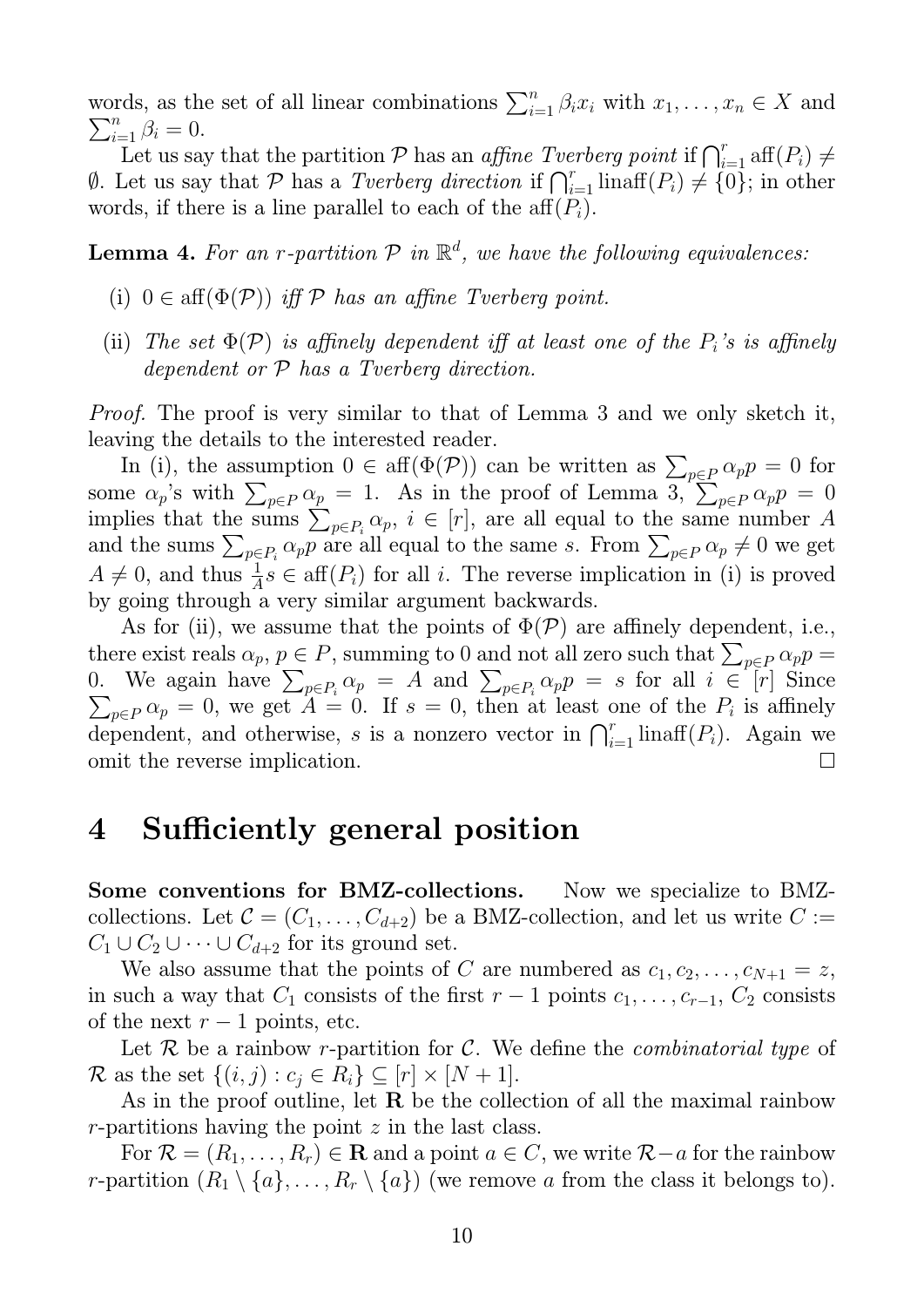For every  $\mathcal{R} \in \mathbf{R}$ , we have  $z \in R_r$ , and so each  $\Phi(\mathcal{R})$  contains the point  $z^* = \varphi_r(z)$ . We set  $F_{\mathcal{R}} := \text{conv}(\Phi(\mathcal{R} - z))$ ; if  $S_{\mathcal{R}}$  is an N-dimensional simplex, which is usually the case, then  $F_{\mathcal{R}}$  is the facet opposite to  $z^*$  as in the outline.

Sufficiently general position. For defining the degree as sketched in the outline, we need that the simplices  $F_{\mathcal{R}}$  are in a suitably general position. We adopt a "functional" approach, postulating the required properties in a definition.

We say that  $\mathcal C$  is in a *sufficiently general position* if

- each  $F_{\mathcal{R}}$  is an  $(N-1)$ -dimensional simplex, i.e., its vertices are affinely independent, and
- for every  $\mathcal{R} \in \mathbf{R}$  and every  $a \in C$  we have  $0 \notin \text{aff}(\Phi(\mathcal{R}-a))$ ; geometrically, the affine span of each facet of  $S_{\mathcal{R}}$  avoids 0.

It is easily seen that for C in sufficiently general position, the ray  $\rho$  as in the outline (emanating from 0 in the direction opposite to  $0z^*$ ) is well defined and intersects each  $F_{\mathcal{R}}$  in at most one point, which lies in the relative interior of  $F_{\mathcal{R}}$ .

Let  $\mathcal{C}, \mathcal{C}'$  be two BMZ-collections. We define their *distance* in the natural way, as  $\max\{\|c_i - c'_i\| : i = 1, 2, ..., N + 1\}$  where  $\|.\|$  is the Euclidean norm and  $c_i'$  is, of course, the *i*<sup>th</sup> point of  $\mathcal{C}'$ .

We want to show that for every BMZ-collection  $C$ , there are BMZ-collections  $\mathcal{C}'$  in sufficiently general position arbitrarily close to it. We proceed by a standard perturbation argument (an alternative route would be using points with algebraically independent coordinates in  $\mathcal{C}'$ ). This is a technical and somewhat tedious part (in the topological proof, it is taken care by the general machinery, so one need not worry about it). Still, we prefer to include it, in order to make the proof complete.

**Lemma 5.** Let C be a BMZ-collection, and let  $\varepsilon > 0$  be given. Then there is a  $BMZ\text{-}collection~\mathcal{C}'$  in sufficiently general position at distance at most  $\varepsilon$  from  $\mathcal{C}.$ 

*Proof.* First we observe that for  $\mathcal{R} \in \mathbf{R}$ , since the classes  $R_1, \ldots, R_r$  are rainbow, each of the classes  $R_i$  has at most  $d+1$  points, except possibly for  $R_r$ , which may contain up to  $d + 2$  points.

According to Lemma 4, the conditions in the definition of sufficiently general position of  $\mathcal C$  are implied by the following:

- (i) Every at most  $d+1$  points of C are affinely independent.
- (ii) For every  $\mathcal{R} \in \mathbb{R}$ , the partition  $\mathcal{R} z$  has no Tverberg direction.
- (iii) For every  $\mathcal{R} \in \mathbf{R}$  and every  $a \in C$ , the partition  $\mathcal{R} a$  has no affine Tverberg point.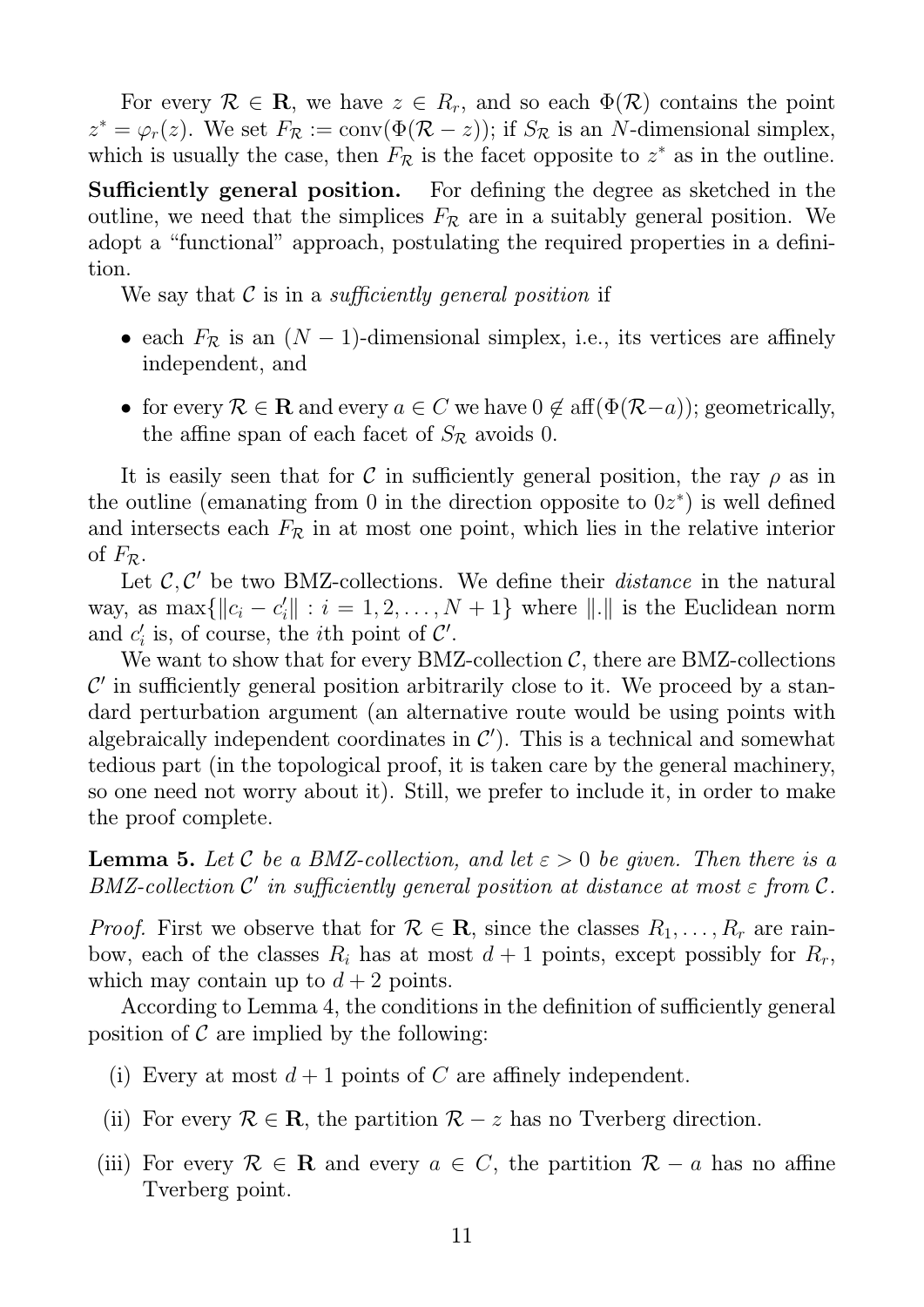To seasoned geometers, (i)–(iii) are probably obvious by codimension count. Still, we include a more detailed argument.

We first recall a perturbation argument for achieving (i), where it is entirely simple and standard. Condition (i) is a conjunction of  $\binom{|C|}{d+1}$  requirements of the form "the points in  $C_I := \{c_i : i \in I\}$  are affinely independent", where I runs through all  $(d+1)$ -element subsets of C. We enumerate all such I as  $I_1, I_2, \ldots$ and we deal with them one by one.

First we consider  $I_1$ ; say that  $I_1 = \{1, 2, ..., d+1\}$ . The one-point set  ${c_1}$  is affinely independent, of course, and so is  ${c_1, c_2}$ , assuming that the points of C are all distinct. Next, it is clear that we can move  $c_3$  by at most ε  $\frac{\varepsilon}{2}$  so that  $C_3 := \{c_1, c_2, c_3\}$  is affinely independent, too. Then we successively move  $c_4, \ldots, c_{d+1}$ , each by at most  $\frac{\varepsilon}{2}$ , and we we make  $C_{I_1}$  affinely independent. Moreover, crucially, there exists some  $\varepsilon_1 > 0$  such that if we move the points of  $C_{I_1}$  arbitrarily by at most  $\varepsilon_1$ , then  $C_{I_1}$ . Using this  $\varepsilon_1$ , we make  $C_{I_2}$  affinely independent, obtaining some even much smaller  $\varepsilon_2 > 0$ , etc., until all the index sets  $I_i$  have been exhausted.

A similar procedure can be applied to achieve (ii) and (iii). For example, in (iii), we fix R and a and see how can we make sure that  $\mathcal{R} - a$  has no affine Tverberg point.

Let us write  $R_i^- := R_i \setminus \{a\}$ . Each of the subspaces  $L_i := aff(R_i)$  has dimension at most  $|R_i^-| - 1$ .

In general, if two affine subspaces  $K, L \subset \mathbb{R}^d$  of dimensions  $k, \ell$ , respectively, are in general position, we have  $\dim(K \cap L) = \max(-1, k + \ell - d)$ , where dimension  $-1$  means empty intersection. Thus, we can move  $L_2, L_3, \ldots, L_r$  one by one (by moving the points of the  $R_i^-$ ), inductively achieving  $\dim(L_1 \cap \cdots \cap$  $L_i$ ) = max(-1,  $(\sum_{j=1}^i |R_j^-|) - i - (i-1)d$ ). Since  $\sum_{j=1}^r |R_j^-| = N = (r-1)(d+1)$ , we get  $\dim(L_1 \cap \cdots \cap L_r) = -1$ , which means no affine Tverberg point.

Condition (ii) is achieved with a very similar dimension-counting, which we  $\Box$ omit.

A remark on degenerate  $S_{\mathcal{R}}$ 's. The "exceptional"  $S_{\mathcal{R}}$ 's that are only (N – 1)-dimensional, even for  $\mathcal C$  in sufficiently general position, are obtained for the R with the last class  $R_r$  of size  $d+2$ . Then  $R_r$  cannot be affinely independent, and thus (by Lemma 4) the vertex set of  $S_{\mathcal{R}}$  is not affinely independent—the point  $z^*$  is contained in the affine span of  $F_{\mathcal{R}}$ . But this does not matter since, for C in sufficiently general position, the affine span of  $F_R$  avoids 0 and thus such an  $F_R$  cannot influence the degree. (Or in other words, such a partition  $\mathcal R$  is never Tverberg for  $\mathcal C$  in sufficiently general position.)

**Continuous motion of C.** Later on, in the continuous motion argument, we will need to consider two BMZ-collections  $\mathcal{C}, \mathcal{C}'$  and analyze what happens with the degree when we continuously move the points, starting from  $\mathcal C$  and ending at  $\mathcal{C}'$ .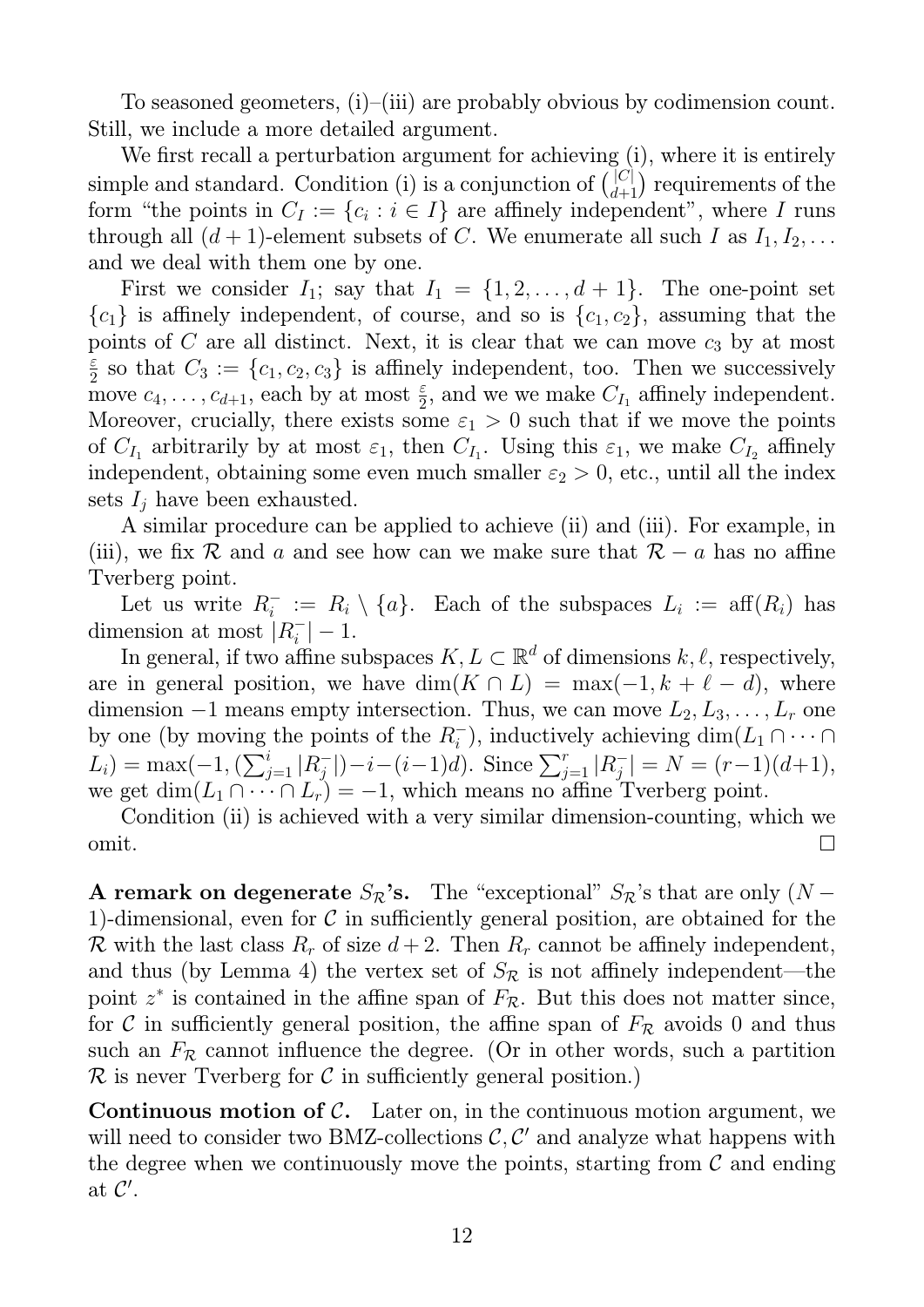As we will see, the moving collection can be kept in sufficiently general position all the time except for finitely many critical times.

We will also need some control of what happens at the critical times. Let  $\mathcal{R} \in \mathbb{R}$  and let  $a \in \mathbb{C}$ ,  $a \neq z$ . We call the set  $G := \text{conv}(\Phi(\mathcal{R} - z - a))$  a ridge (if  $S_{\mathcal{R}}$  is an N-simplex, which is typically the case, then G is a facet of  $F_{\mathcal{R}}$  and thus a ridge of  $S_{\mathcal{R}}$ ). We say that C is in almost general position if all ridges avoid 0.

**Lemma 6.** Let  $\mathcal{C}, \mathcal{C}'$  be BMZ-collections in sufficiently general position. Then there is a continuous family  $\mathcal{C}^{(t)}$  of BMZ-collections,  $t \in [0, 1]$ , such that  $\mathcal{C}^{(0)} =$  $\mathcal{C}, \ \mathcal{C}^{(1)} = \mathcal{C}', \ \textit{each} \ \mathcal{C}^{(t)} \ \textit{is in almost general position, and there is a finite set}$  $T \subset [0,1]$  of critical times such that  $\mathcal{C}^{(t)}$  is in sufficiently general position for all  $t \notin T$ .

Proof. For simplicity, we move one point at a time. It suffices to establish the lemma for C, C' such that  $c_i = c'_i$  for all  $i \neq 1$ . Moreover, since all BMZcollections sufficiently close to  $\mathcal{C}'$  are also in a sufficiently general position, it is enough that we can move  $c_1$  to any position  $c_1''$  sufficiently close to  $c_1'$ , in a way satisfying the conclusion of the lemma, since then the motion from  $c''_1$  to  $c'_1$  is for free.

Thus, from now on we assume that  $c_1$  moves to  $c''_1$  along a segment at uniform speed, while all the other points are stationary. Let  $c_1^{(t)}$  be the position of the moving point at time  $t$ .

First we check that there are only finitely many times where  $\mathcal{C}^{(t)}$  is not in sufficiently general position. We need to consider conditions  $(i)$ – $(iii)$  from the proof of Lemma 5. For the sake of illustration, we check (iii), leaving the rest to the reader.

Still referring to that proof, we consider the affine subspaces  $L_1, \ldots, L_r$ (for a particular  $R$  and  $a$ ). We renumber them so that the moving point is among those defining  $L_r$ , so  $L_1, \ldots, L_{r-1}$  are stationary and  $L_r^{(t)}$  is moving. Let  $\overline{L}_r := \bigcup_{t \in [0,1]} L_r^{(t)}$ ; since  $c_1^{(t)}$  $I_1^{(t)}$  traces a segment,  $L_r$  is contained in the affine span of  $L_r \cup \{c_1''\}$ , which is an affine subspace of dimension  $\dim(L_r)+1$ . By sufficiently general position of C we know that  $\dim(L_1 \cap \cdots \cap L_{r-1}) + \dim(L_r) < d$ , and thus, by altering the position of  $c''_1$  by an arbitrarily small amount, we can achieve that  $L_1 \cap \cdots \cap L_{r-1}$  meets  $\overline{L}_r$  in at most one point. This adds at most one critical time.

It remains to check that  $\mathcal{C}^{(t)}$  is always in almost general position, for which the argument is very similar to the previous one. We want that all ridges avoid 0 all the time. We relax the condition to the affine span of all ridges avoiding 0, which translates into  $\mathcal{R}-z-a$  never having an affine Tverberg point. Thus, we again deal with affine subspaces  $L_1, \ldots, L_r$ ; we again assume that  $L_1, \ldots, L_{r-1}$ are stationary and  $L_r^{(t)}$  is moving, and  $\overline{L}_r$  be the set traced by  $L_r^{(t)}$  during the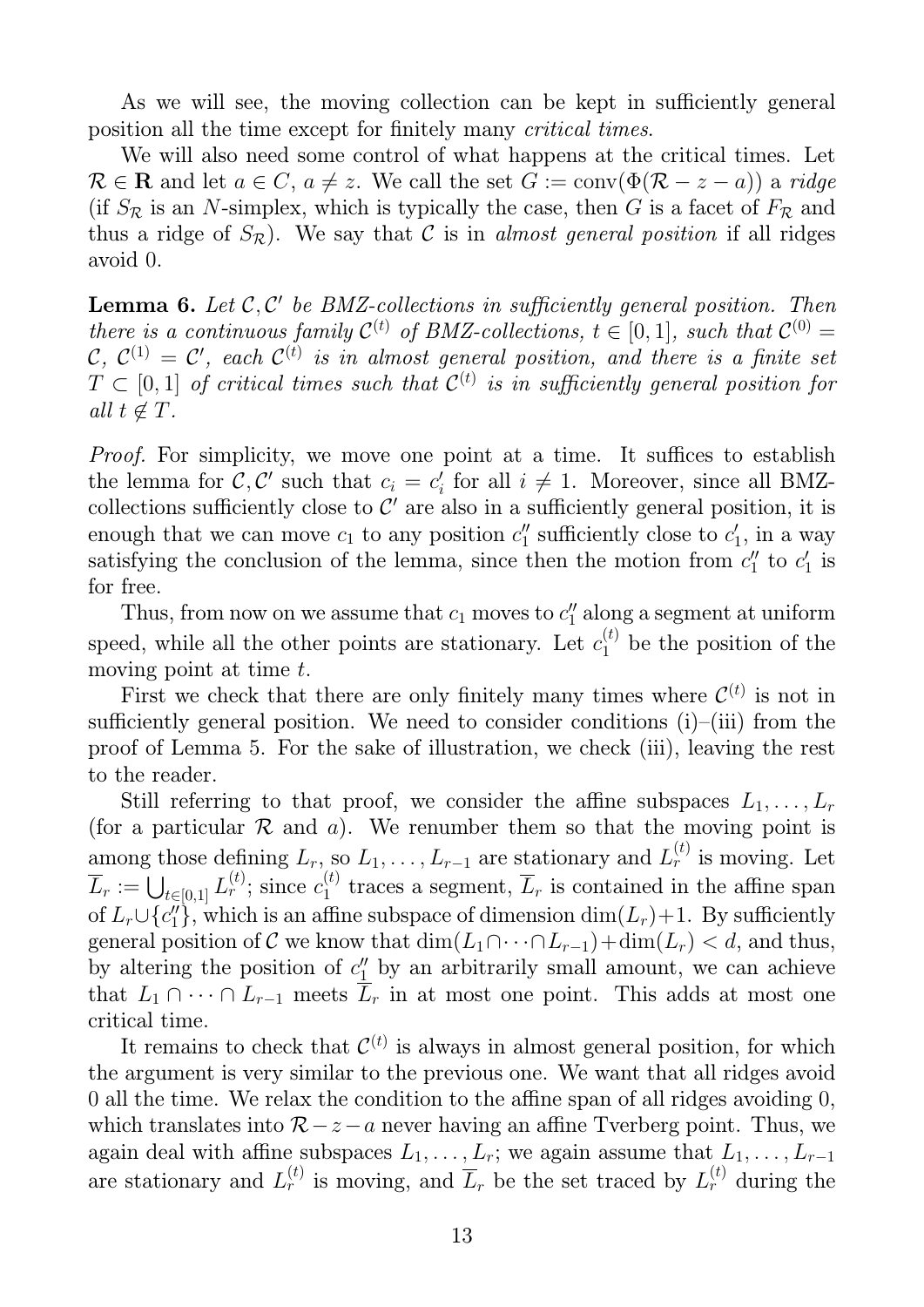motion, contained in an affine subspace of dimension  $\dim(L_r) + 1$ . However, compared to the previous argument, now the sum of the dimensions of the  $L_i$ is one smaller, and this allows us to achieve  $L_1 \cap \cdots \cap L_{r-1} \cap \overline{L}_r = \emptyset$ , again by changing the position of  $c''_1$  by an arbitrarily small amount. changing the position of  $c''_1$  by an arbitrarily small amount.

Sufficiently general position may be assumed. We will prove Theorem 2 with the additional assumption that  $\mathcal C$  is in sufficiently general position. By Lemma 5, each BMZ-collection can be approximated by such BMZ-collections arbitrarily closely, and thus the validity of Theorem 2 for an arbitrary  $\mathcal C$  follows by a routine limiting argument, which we omit (see, for example, [Tve66, Lemma 2] for a very similar one).

# 5 The degree

For every  $(N-1)$ -dimensional simplex  $F_{\mathcal{R}}$ , we now define a sign sgn $(F_{\mathcal{R}})$  (often we also write just sgn( $\mathcal{R}$ ), since  $F_{\mathcal{R}}$  is fully determined by  $\mathcal{R}$ ). In the language introduced in the proof outline, the sign  $+1$  means that the side of  $F_R$  visible from 0 is negative, and −1 means that it is positive.

The sign is the product of two factors, which we call the *geometric sign*  $g\text{sgn}(\mathcal{R})$  and the *combinatorial sign* csgn $(\mathcal{R})$ .

The geometric sign is easy to define. We set up the  $N \times N$  matrix M with the coordinates of the *i*th vertex of  $F_R$  (we recall that the points in the ground set C are numbered as  $c_1, \ldots, c_{N+1}$ , which induces a linear ordering of the vertices of  $F_{\mathcal{R}}$ ), and we put

$$
\mathrm{gsgn}(\mathcal{R}) := \mathrm{sgn}\det(M).
$$

The combinatorial sign is slightly more complicated. We recall that the combinatorial type of R is the set  $\{(i, j) : c_j \in R_i\} \subseteq [r] \times [N + 1]$ . It can be depicted using an  $r \times (N + 1)$  array of squares, whose *i*th row corresponds to the sets  $R_i$  of  $R$  and whose jth column corresponds to the jth point of  $C$ ; see Fig. 6. Then we place a rook (chess figure) to each square  $(i, j)$  with  $c_j \in R_i$ .

Let us think of the array as  $d+1$  chessboards, each with r rows and  $r-1$ columns, placed side by side, plus one "degenerate"  $r \times 1$  chessboard on the right. Then the maximal rainbow r-partitions exactly correspond to maximal placements of mutually non-attacking rooks on each of the chessboards (in particular, each of the  $r \times (r-1)$  chessboards has  $r-1$  rooks on it). The condition that  $z \in R_r$  then says that the last narrow chessboard should have the rook in the last row.

The vertices of  $F_R$  correspond to the rooks in the first  $d+1$  chessboards. The placement of the  $r-1$  rooks on the kth chessboard defines a permutation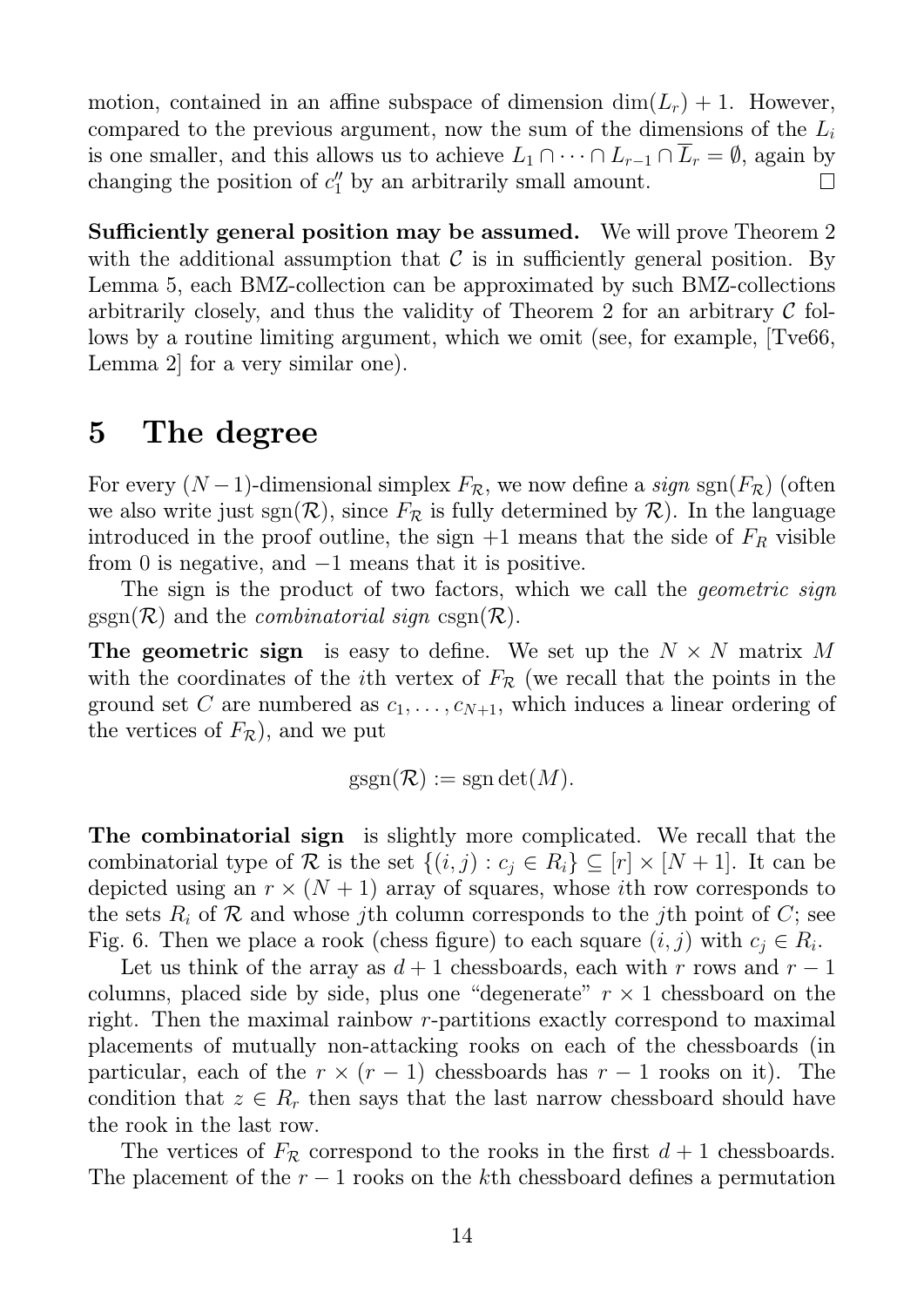

Figure 6: The combinatorial type of a rainbow r-partition represented by a non-attacking placement of rooks on chessboards.

 $\pi_k$  of [r]; namely, for  $j \leq r-1$ ,  $\pi_k(j)$  is the index of the row containing the rook of the *i*th column, and  $\pi_k(r)$  is the index of the unique row with no rook.

The combinatorial sign of  $\mathcal R$  is defined as

$$
\mathrm{csgn}(\mathcal{R}) := \prod_{k=1}^{d+1} \mathrm{sgn} \, \pi_k.
$$

The degree. As in the outline, we define

$$
\Sigma = \Sigma(\mathcal{C}) := \bigcup_{\mathcal{R} \in \mathbf{R}} F_{\mathcal{R}},
$$

and the degree of  $\Sigma$  is

$$
\deg(\Sigma) := \sum_{\mathcal{R} \in \mathbf{R} : \rho \cap F_{\mathcal{R}} \neq \emptyset} \text{sgn}(F_{\mathcal{R}}),
$$

where  $sgn(F_{\mathcal{R}}) = sgn(\mathcal{R}) = gsgn(\mathcal{R}) \c{csgn(\mathcal{R})}$ . In other words, the degree is the sum of sgn( $F_{\mathcal{R}}$ ) over all  $\mathcal{R} \in \mathbf{R}$  that are Tverberg. Since  $\Sigma$  is determined by  $\mathcal{C}$ , we will also write  $deg(\mathcal{C})$  instead of  $deg(\Sigma)$ .

#### 6 The continuous motion argument

Here we prove the promised invariance of the degree modulo r!.

**Proposition 7.** If C and C' are two BMZ-collections (for the same d and r), both in sufficiently general position, then

$$
\deg(\mathcal{C}) \equiv \deg(\mathcal{C}') \, (\text{mod } r!).
$$

First we want to verify that the simplices  $F_R$  are "glued together" properly. Let us call the  $(N-2)$ -dimensional faces of  $F_R$  the ridges.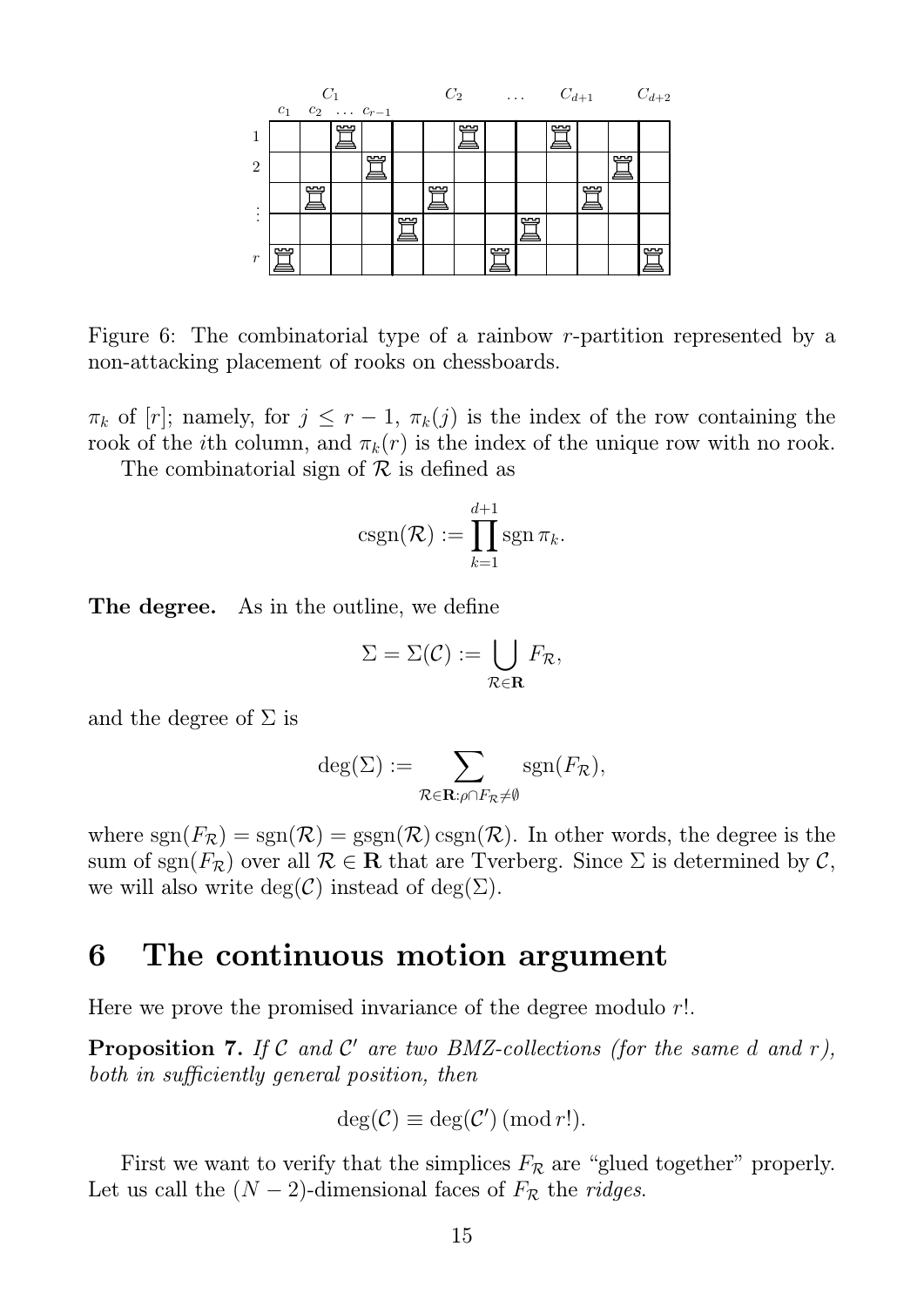**Lemma 8.** Let G be a ridge of some  $F_{\mathcal{R}}$ . Then there is exactly one  $\mathcal{R}' \in \mathbf{R}$ distinct from R having G as a ridge, and we have  $csgn(\mathcal{R}') = -csgn(\mathcal{R})$ . (In topological terminology, this is the "orientable pseudomanifold" property.)

*Proof.* This is easy to see using the rook interpretation. The simplex  $F_R$  corresponds to a maximal placement of rooks on the first  $d+1$  chessboards, and G is obtained by removing one of the rooks, say from the kth chessboard. Now the kth chessboard has one empty column and two empty rows, so there are two possibilities of putting the rook back—one corresponding to  $F_{\mathcal{R}}$ , and the other to  $F_{\mathcal{R}'}$ .

The permutation  $\pi_k$  for  $\mathcal R$  and the one for  $\mathcal R'$  differ by a single transposition,<br>l so  $\csc(n(\mathcal R)) = -\csc(n(\mathcal R'))$  as claimed. and so  $\text{csgn}(\mathcal{R}) = -\text{csgn}(\mathcal{R}')$  as claimed.

Next, we want to see that the degree of  $\Sigma$  can be computed with respect to an arbitrary (generic) ray. Let  $\mathcal C$  be a BMZ-collection, exceptionally assumed to be only in almost general position (which, as we recall, means that all the ridges of the  $F_{\mathcal{R}}$ 's avoid the origin).

Let  $\psi$  be a ray in  $\mathcal{R}^N$  emanating from 0. We call  $\psi$  generic for C if it does not intersect any ridge. It follows that if such a generic  $\psi$  intersects some  $F_{\mathcal{R}}$ , then  $F_{\mathcal{R}}$  must be an  $(N-1)$ -dimensional simplex and  $\psi$  intersects it in a single point lying in the relative interior of  $F_{\mathcal{R}}$ .

Clearly, almost all rays (in the sense of measure) are generic. Moreover, if  $\psi$  is generic for some C, then it is also generic for all C' sufficiently close to C; this will be useful later on.

Given a generic ray  $\psi$ , we define  $\deg_{\psi}(\mathcal{C})$  in the same way as we defined  $deg(\mathcal{C})$  using  $\rho$ ; that is, as  $\sum_{\mathcal{R}\in\mathbf{R}:\psi\cap F_{\mathcal{R}}\neq\emptyset} sgn(\mathcal{R})$ .

**Lemma 9.** Let C be a BMZ-collection in sufficiently general position. If  $\psi$  and  $\nu$  are generic rays for  $\mathcal{C}$ , then  $\mathrm{deg}_\psi(\mathcal{C}) = \mathrm{deg}_\nu(\mathcal{C})$ .

*Proof.* We can continuously move  $\psi$  to  $\nu$  so that it remains generic all the time, except for finitely many moments where it intersects some ridge (or perhaps several ridges) at an interior point. So it suffices to check that the degree cannot change by crossing a ridge G.

As we know from Lemma 8, the ridge G is shared by exactly two facets  $F_{\mathcal{R}}$ and  $F_{\mathcal{R}}$ , with  $\text{csgn}(\mathcal{R}) = -\text{csgn}(\mathcal{R}')$ . Let v be the vertex of  $F_{\mathcal{R}}$  not in  $G$ , and similarly for  $v'$  and  $F_{\mathcal{R}'}$ . As we saw in the proof of Lemma 8, v and v' are two different clones of the same point  $c_i \in C$ .

Let h be the hyperplane spanned by  $G$  and 0. First let us suppose that both v and v' are at the same side of h (Fig. 7 left). Then the moving ray intersects both of  $F_{\mathcal{R}}$ ,  $F_{\mathcal{R}'}$  before crossing G and none of them after the crossing, or the other way around.

Let M and  $M'$  be the matrices used in the definition of the geometric signs of  $F_R$  and  $F_{R}$ , respectively. They differ in a single row, which is v in M and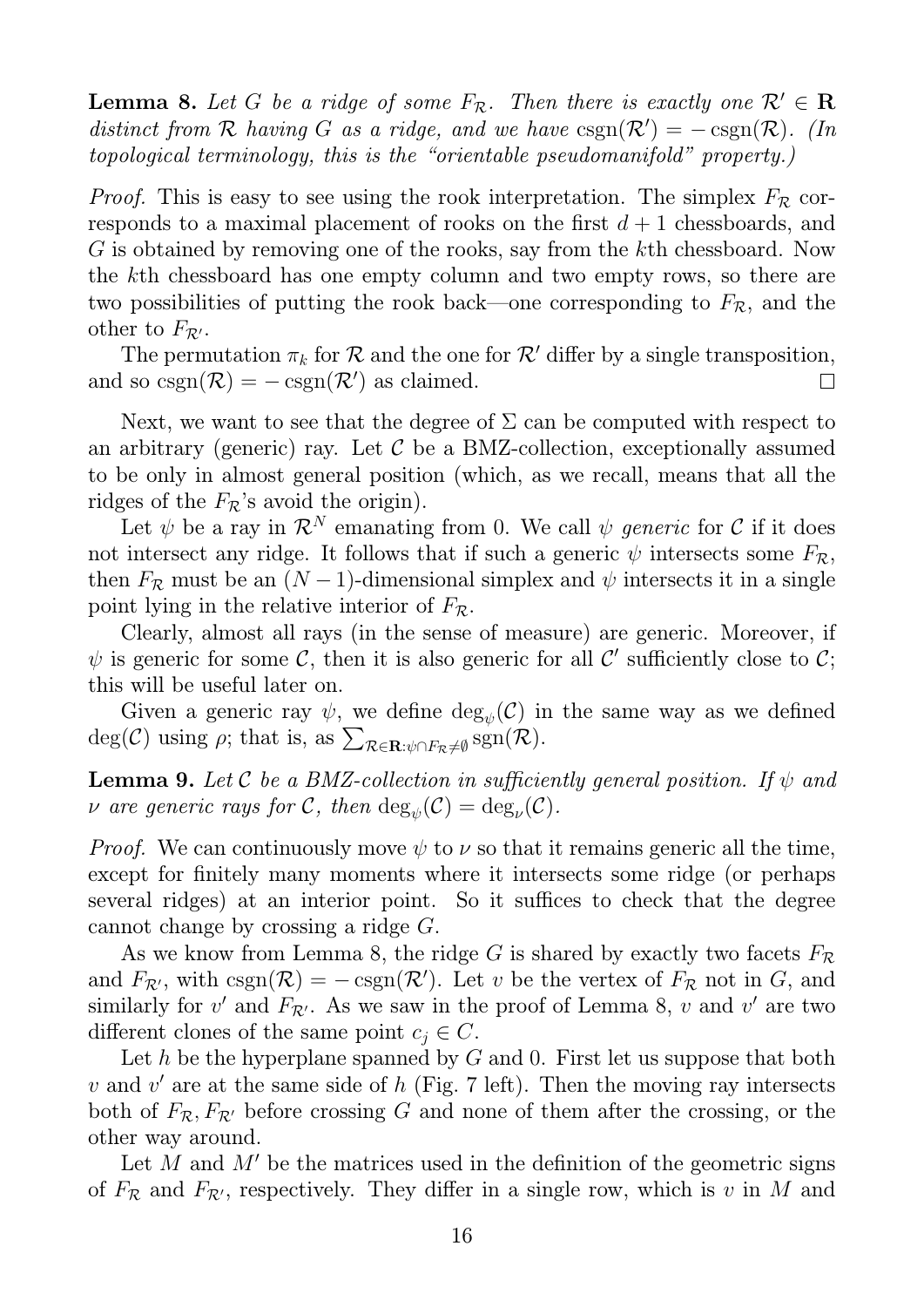

Figure 7: The moving ray crossing a ridge.

 $v'$  in M' (the row is in the same position since v and v' are both clones of  $c_j$ ). Since v and v' are on the same side of h, we have  $sgn(\det M) = sgn(\det M'),$ and thus  $F_{\mathcal{R}}$  and  $F_{\mathcal{R}'}$  have the same geometric signs.

Altogether we get  $sgn(\mathcal{R}) = -sgn(\mathcal{R}')$ , and thus the when the ray intersects both of  $F_{\mathcal{R}}, F_{\mathcal{R}'},$  their contributions to the degree cancel out. By a similar argument, which we omit, one gets that in the other case, as in Fig. 7 right,  $sgn(\mathcal{R}) = sgn(\mathcal{R}')$ , and so in both case the degree remains constant.  $\Box$ 

Let  $\mathcal{R} \in \mathbb{R}$  be a rainbow r-partition of a BMZ-collection  $\mathcal{C}$  (in sufficiently general position). For a permutation  $\pi$  of  $[r]$ , let  $\mathcal{R}^{\pi}$  be the rainbow r-partition obtained by permuting the classes of R according to  $\pi$  and moving z back to the last class:

$$
\mathcal{R}^{\pi} := (R_{\pi(1)} \setminus \{z\}, R_{\pi(2)} \setminus \{z\}, \ldots, R_{\pi(r-1)} \setminus \{z\}, R_{\pi(r)} \cup \{z\}).
$$

We need to understand how the combinatorial and geometric signs of  $\mathbb{R}^{\pi}$  are related to those of R.

**Lemma 10.** For R and  $\mathcal{R}^{\pi}$  as above, we have

$$
\operatorname{csgn}(\mathcal{R}^{\pi}) = \operatorname{sgn}(\pi)^{d+1} \operatorname{csgn}(\mathcal{R}), \quad \operatorname{gsgn}(\mathcal{R}^{\pi}) = \operatorname{sgn}(\pi)^{d+1} \operatorname{gsgn}(\mathcal{R}).
$$

*Proof.* In the representation of R with rooks, passing to  $\mathcal{R}^{\pi}$  means that we permute the rows of the first  $d+1$  chessboards. From this we immediately get the first relation,  $\text{csgn}(\mathcal{R}^{\pi}) = \text{sgn}(\pi)^{d+1} \text{csgn}(\mathcal{R}).$ 

For the geometric sign, it suffices to consider the case the case where  $\pi$  is a transposition exchanging two indices  $i, j$  and show that the geometric sign changes by the factor of  $(-1)^{d+1}$  (an arbitrary  $\pi$  can be expressed as a composition of such transpositions).

The effect of such a transposition on the vertex set of  $F_R$  is that the *i*th clones of the points of  $R_i$  are replaced with the jth clones, and the reverse happens for the points of  $R_i$  (ignoring z).

Let M be the matrix as in the definition of  $\operatorname{sgn}(\mathcal{R})$ , and let  $M^{\pi}$  be the one for  $\text{sgn}(\mathcal{R}^{\pi})$ . Thus, a row of the form  $x^{+} \otimes w_{i}$  in M is replaced by  $x^{+} \otimes w_{j}$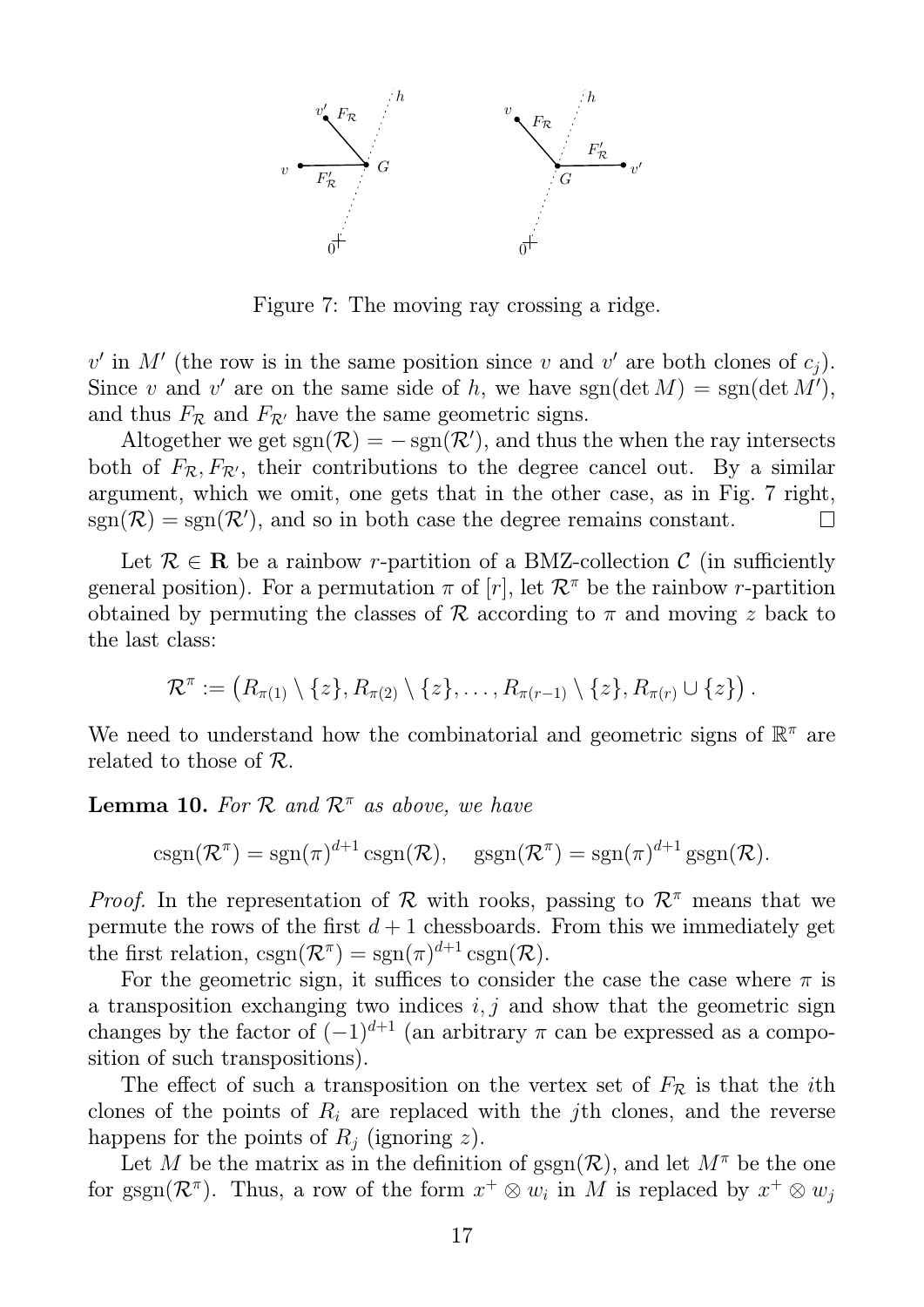in  $M^{\pi}$ . Similarly,  $x^+ \otimes w_j$  is replaced by  $x^+ \otimes w_j$ , and all other rows remain unchanged.

Now we use the choice of the vectors  $w_1, \ldots, w_r$ . They form the vertex set of a regular simplex, and so there is a linear map  $f: \mathbb{R}^{r-1} \to \mathbb{R}^{r-1}$  that interchanges  $w_i$  with  $w_j$  and leaves all the other  $w_k$  fixed (namely, f is a suitable mirror reflection).

Let A be the matrix of f with respect to the standard basis of  $\mathbb{R}^{r-1}$ . Then we can write  $M^{\pi} = BM$ , where B is the block-diagonal matrix with  $d+1$ blocks A on the diagonal. Thus,  $\det(M^{\pi}) = \det(A)^{d+1} \det(M)$ , and since f is a mirror reflection, and thus orientation-reversing, we have sgn(det A) = −1. So the geometric sign changes by  $(-1)^{d+1}$  as claimed. the geometric sign changes by  $(-1)^{d+1}$  as claimed.

Proof of Proposition 7. The main trick in the proof is to alternate moving the ray and the points, thereby avoiding "too degenerate" situations.

Using Lemma 6, we may assume that  $\mathcal C$  and  $\mathcal C'$  are connected by a continuous family  $\mathcal{C}^{(t)}$ . Each  $\mathcal{C}^{(t)}$  is in almost general position, and it is in sufficiently general position except for finitely many critical times.

For every  $t \in [0, 1]$ , including critical ones, we can choose a generic ray for  $\mathcal{C}^{(t)}$ , which also remains generic for all  $\mathcal{C}^{(t)}$  with t' in some open interval around t. By compactness, the interval  $[0, 1]$  can be covered by finitely many of these open intervals  $I_1, \ldots, I_m$ , each of them corresponding to some generic ray  $\psi_i$ .

By Lemma 9, on the overlapping part  $I_i \cap I_j$  we can "measure" the degree using either  $\psi_i$  or  $\psi_j$  with the same result. Therefore, it suffices to show that if  $I \subseteq [0,1]$  is an interval such that  $\psi$  is a generic ray for all  $\mathcal{C}^{(t)}$  with  $t \in I$ , then  $deg_{\psi}(\mathcal{C}^{(t)})$  may change only by multiples of r!.

The degree may change only at critical values of t; let  $t_0 \in I$  be one of the critical values. Let us see how the contribution of some  $F_{\mathcal{R}}$  to  $\text{deg}_{\psi}(\mathcal{C}^{(t)})$  may change at  $t_0$ . (More formally, we should write  $F_{\mathcal{R}^{(t)}}$  instead of  $F_{\mathcal{R}}$ , where  $\mathcal{R}^{(t)}$ is a rainbow r-partition of  $\mathcal{C}^{(t)}$  whose combinatorial type does not depend on t. But we drop the superscript, keeping the dependence on t implicit.)

A necessary condition for the change is that  $F_R$  intersects  $\psi$  just before or just after  $t_0$ . If it intersects  $\psi$  both just before and just after  $t_0$ , then, using the genericity of  $\psi$ , one can see that the geometric sign of  $F_R$  does not change, and so its contribution to the degree does not change either. Thus, the only possibility is that  $F_{\mathcal{R}}$  intersects  $\psi$  just before  $t_0$  and does not intersect it just after, or the other way round.

By symmetry, it suffices to consider only the first case. Let us also assume that sgn( $\mathcal{R}$ ) = +1 for  $t < t_0$  (in some small open interval ending in  $t_0$ , that is). Then, since  $F_R$  stopped intersecting  $\psi$  at  $t_0$ , it must have passed 0, and therefore, its geometric sign changed. Thus, sgn( $\mathcal{R}$ ) = −1 for  $t > t_0$ , and the contribution of  $F_{\mathcal{R}}$  to  $deg(\mathcal{C}^{(t)})$  has decreased by 1 at  $t_0$ .

Now we consider a permutation  $\pi$  of  $[r]$  and the rainbow r-partition  $\mathcal{R}^{\pi}$ ,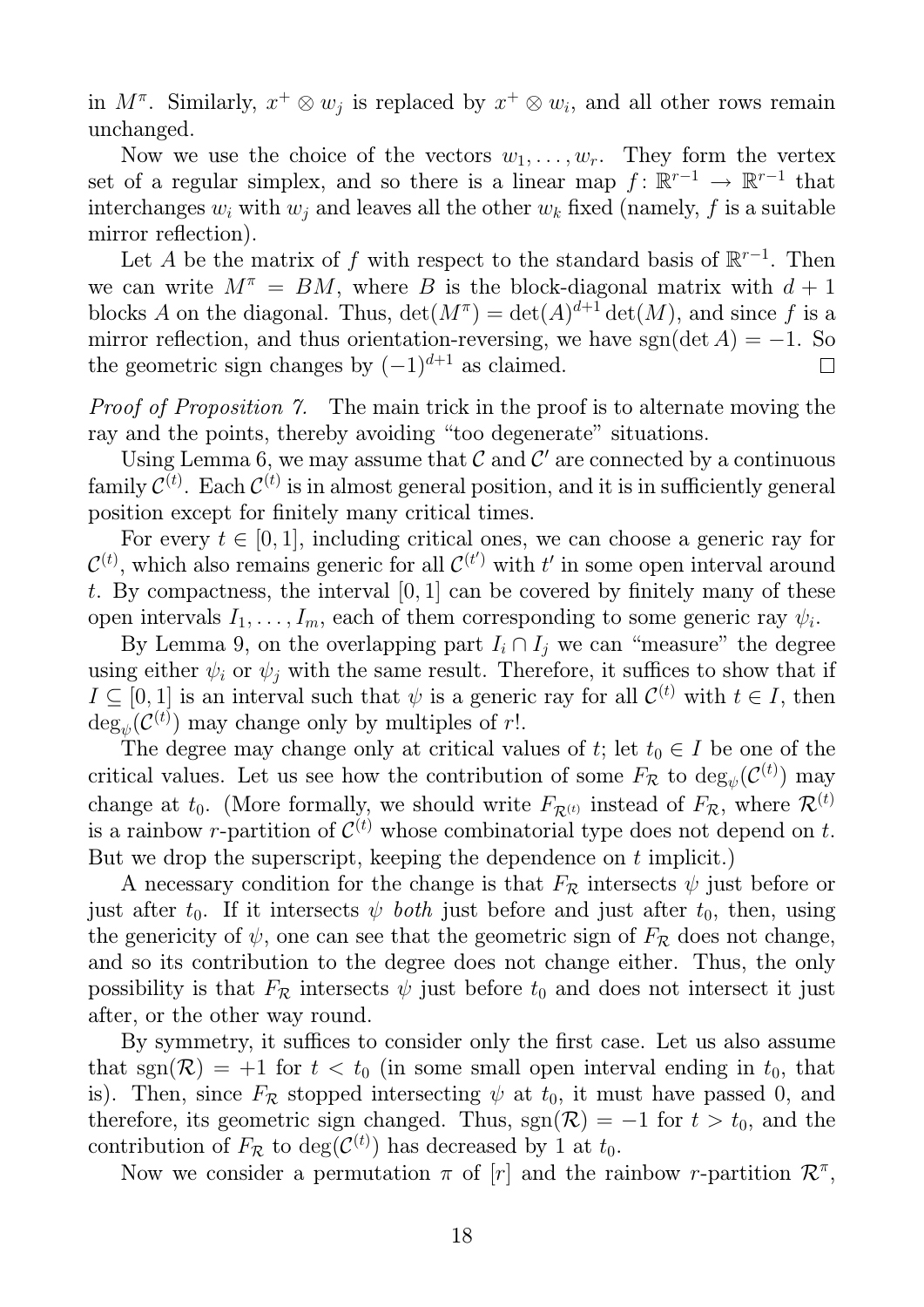again depending on t. By Lemma 10, we have  $sgn(\mathcal{R}^{\pi}) = sgn(\mathcal{R})$  all the time, so sgn( $\mathcal{R}^{\pi}$ ) also changes from +1 to -1 at  $t_0$ . Since the geometric sign of  $F_{\mathcal{R}^{\pi}}$ changes at  $t_0$  (again by Lemma 10), it means that  $F_{\mathcal{R}^{\pi}}$  passed through 0 at  $t_0$ . So either it intersected  $\psi$  just before  $t_0$  and it does not intersect it just after, or vice versa. In both cases, the contribution of  $F_{\mathcal{R}^{\pi}}$  to  $\text{deg}(\mathcal{C}^{(t)})$  has also decreased by 1 at  $t_0$ .

Since there are r! choices for  $\pi$ , it follows that the degree may change only by multiples of r! as claimed. The proposition is proved. П

# 7 Computing the degree of a special BMZ-collection

Here is the last step in the proof of Theorem 2.

**Lemma 11.** There is a BMZ-collection  $\mathcal{C}_0$  in sufficiently general position such that

 $|\deg \mathcal{C}_0| = ((r-1)!)^{d+1}.$ 

*Proof.* The first  $d + 1$  color classes of  $C_0$  are small clusters around the vertices of a regular d-dimensional simplex, as in Fig. 2, and the single point  $z$  of the last class is placed to the center of gravity of that simplex.

It is easy to see (and well known) that the Tverberg rainbow r-partitions  $\mathcal R$ of  $C_0$  with  $\mathcal{R} \in \mathbb{R}$  have  $R_r = \{z\}$ , and the other  $R_i$  each use exactly one point of each  $C_j$ ,  $j = 1, 2, \ldots, d + 1$ . In the rook interpretation, they correspond to rook placements where the rth row contains only the single rook in the last column, and from this one immediately gets that their number is  $((r-1)!)^{d+1}$ .

It remains to see that all of these Tverberg  $\mathcal{R}$ 's have the same sign. It suffices to consider the effect of a local change, where we swap two adjacent rows in one of the first  $d+1$  chessboards (which corresponds to moving some  $c_j \in C_k$  from  $R_i$  to  $R_{i+1}$  and some  $c_{j'} \in C_k$  from  $R_{i+1}$  to  $R_i$ ,  $i+1 \leq r-1$ ). This obviously changes the combinatorial sign.

It remains to show that the geometric sign is also changed by the swap. Let R be the Tverberg r-partition before the swap and  $\mathcal{R}^{\leftrightarrow}$  the one after the swap, and let M and  $M^{\leftrightarrow}$  be the corresponding matrices for  $F_{\mathcal{R}}$  and  $F_{R^{\leftrightarrow}}$ , as in the definition of the geometric sign. Thus, the jth row is  $\varphi_i(c_i)$  in M and  $\varphi_{i+1}(c_i)$ in  $M^{\leftrightarrow}$ , and the j'th row is  $\varphi_{i+1}(c_{j'})$  in M and  $\varphi_i(c_{j'})$  in  $M^{\leftrightarrow}$ .

Let M' denote the matrix obtained from  $M \rightarrow$  by interchanging the jth row with the j'th row. We have  $\det(M') = -\det(M^{\leftrightarrow})$ , and we want to check that  $sgn det(M') = sgn det(M).$ 

We can regard M' as the matrix of vertex coordinates for the  $(N - 1)$ dimensional simplex  $F_{\mathcal{R}}$  for a *different* BMZ-collection  $\mathcal{C}'_0$ , namely, the one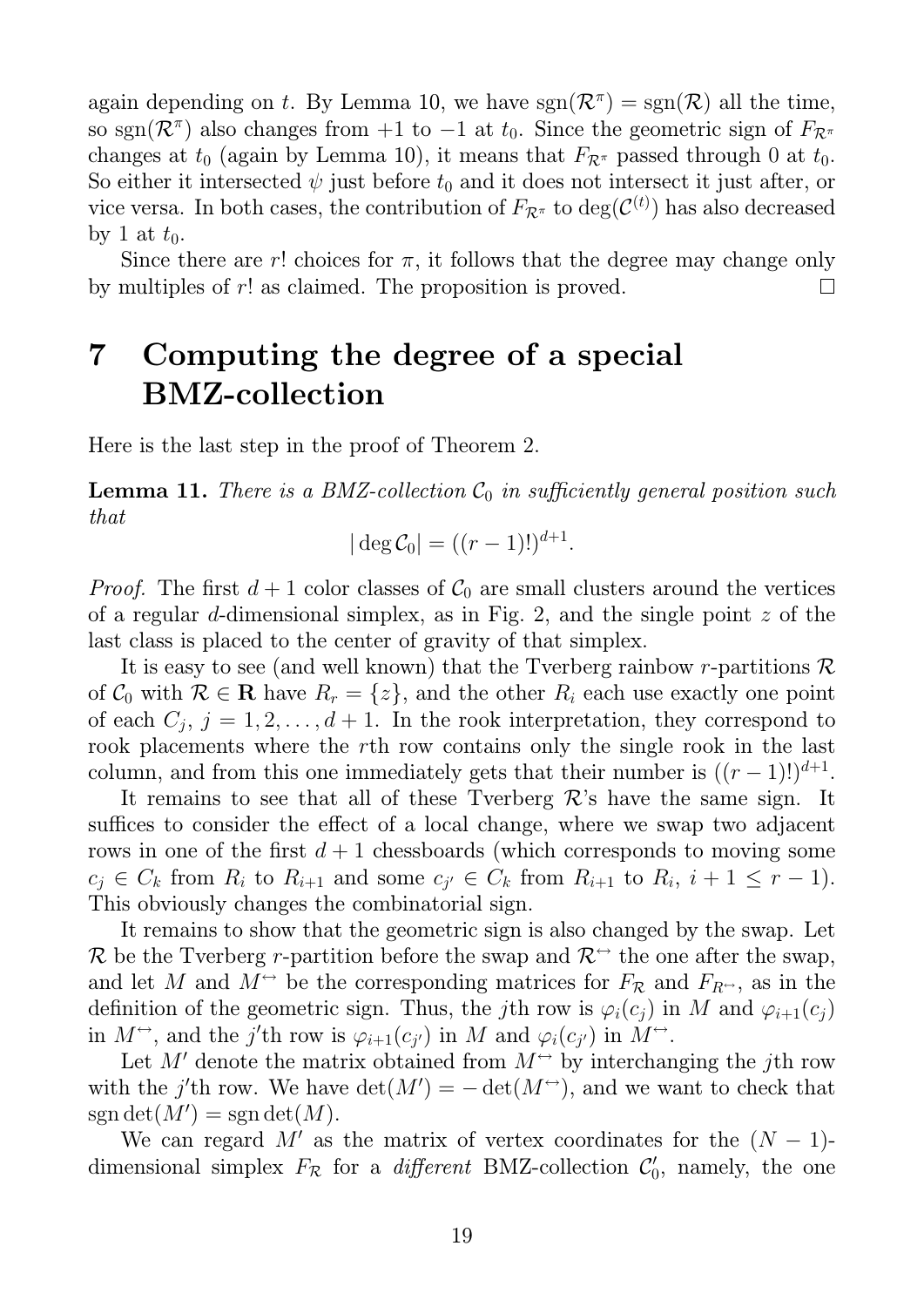obtained from  $C_0$  by interchanging  $c_j$  with  $c_{j'}$ . We prove a more general statement: whenever  $C'_0$  is a BMZ-collection obtained from  $C_0$  by moving each of the points  $c_j$  within its cluster arbitrarily (and keeping  $z$  fixed), then sgn  $\det(M') =$ sgn det $(M)$ .

It suffices to check that during a continuous motion of some  $c_i$  within its cluster, sgn det(M) remains constant. This sign may change only when the simplex  $F_R$  becomes degenerate, or when the hyperplane spanned by  $F_R$  passes through 0.

These two conditions translate, according to Lemma 4, to the following: during the continuous motion, the points of each class  $R_i$ ,  $i < r$ , remain affinely independent, and the r-partition  $\mathcal{R}-z$  never has either an affine Tverberg point or a Tverberg direction. The former holds because each  $R_i$  has one point in each cluster. The latter holds trivially since the rth class of  $\mathcal{R} - z$  is empty.<br>This concludes the proof of Lemma 11. This concludes the proof of Lemma 11.

Now we have completed all steps from the proof outline, and thus Theorem 2 is proved.

#### 8 Conclusion

**Configurations with degree 0.** Suppose that there is an integer  $r$  for which exists a BMZ-collection without a Tverberg point. Then the degree of this collection has to be 0, and thus  $r$  cannot be a prime number.

We performed computational experiments in the case  $r = 4$ , with  $d = 2, 3$ . We generated BMZ-collections at random inside the unit square (or cube). We frequently obtained collections with degree 0; however, all of them had a Tverberg point. See Fig. 8 for a configuration with degree zero and few Tverberg partitions. We also obtained a collection of degree 0 for  $r = 6$  and  $d = 2$ . In this case the computation was already quite time consuming (with our algorithm), and thus we performed only a small number of experiments.

We believe that BMZ-collections of degree 0 exist for all non-prime r and in all dimensions, but unfortunately, we do not offer a proof.

A natural idea for such a proof is to start with two BMZ-collections  $C_1$  and  $\mathcal{C}_2$ , one of a positive degree and one of a negative degree, and then transform  $C_1$  to  $C_2$  by a (generic) continuous motion. If we knew that the degree may jump only by  $\pm r!$  during the motion, we would reach degree 0 at some moment (since the degree is always congruent to  $((r-1)!)^d$  modulo r!, as we know, and  $((r-1)!)^d$  is divisible by r! for  $d \geq 2$  and non-prime r). However, it turns out that even during a generic motion, there may be jumps by larger multiples of r!, and so a subtler argument is needed.

A direct definition of sign? A natural question is, whether one can define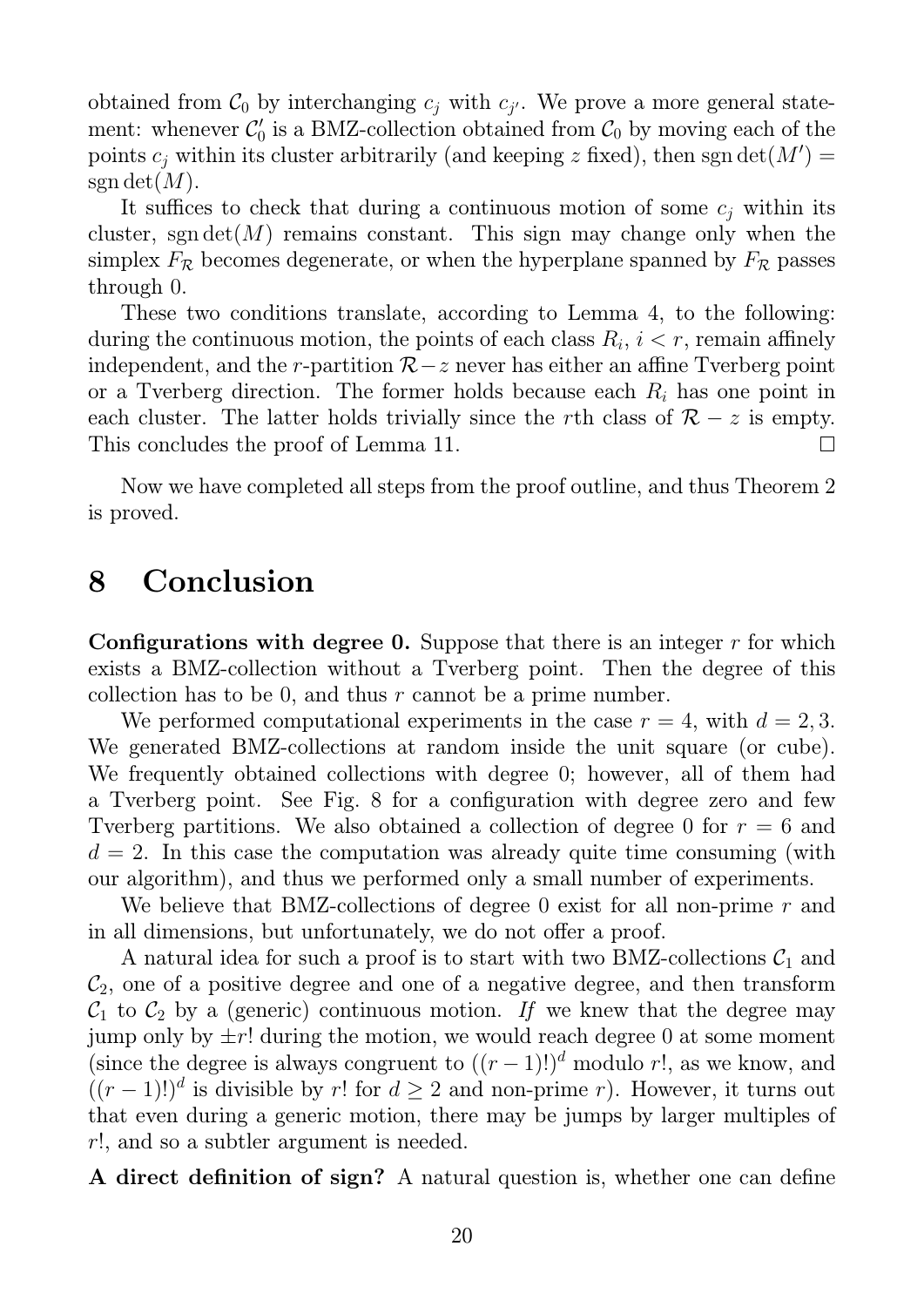

Figure 8: A BMZ-collection with  $r = 4$  and  $d = 2$  of degree zero with only two different Tverberg partitions (more precisely with only two equivalence classes of  $\sim$ ).

the sign of a rainbow partition directly, without going through the Sarkaria– Onn transform. However, it seems that if there is such a direct definition (only referring to the mutual position of the points of the rainbow partition) at all, it has to be rather complicated. We will illustrate this with an example concerning the simplest nontrivial case, with  $d = 2$  and  $r = 3$ .

Thus, we consider points  $c_1, c_2, \ldots, c_6, z$  in the plane, and the following BMZcollection:  $C_1 = \{c_1, c_2\}, C_2 = \{c_3, c_4\}, C_3 = \{c_5, c_6\}, C_4 = \{z\}.$  We consider several rainbow partitions  $\mathcal{R} \in \mathbf{R}$  and the dependence of sgn $(\mathcal{R})$  on the positions of the  $c_i$ . From the definition of the sign we get that  $sgn(\mathcal{R}) = 0$  iff at least on of the conditions of Lemma 4 holds. Hence it is plausible to assume that the sign changes when the BMZ-collection moves over position where  $\mathcal{R}-z$ has an affine Tverberg point, or if one of the partition sets of  $\mathcal{R} - z$  is affinely dependent, or, finally, if  $\mathcal{R} - z$  has a Tverberg direction. However, the movement must be sufficiently generic, otherwise the collection could only "reflect" and the sign would not change. We did not attempt to describe such a generic movement precisely since we are not aware of convincing consequences<sup>2</sup> (except for the discussion in this section).

First we set  $R_1 := \{c_1, c_3, c_5\}, R_2 := \{c_2, c_4, c_6\}, \text{ and } R_3 := \{z\}.$  In this case sgn  $\mathcal{R} = 0$  iff at least one of the triangles  $c_1c_3c_5$  or  $c_2c_4c_6$  is degenerate. Thus a reasonable guess is that the sign depends only on the cyclic orientations of the triangles  $c_1c_3c_5$  and  $c_2c_4c_6$ <sup>3</sup>

For  $R_1 := \{c_1, c_3, c_6\}, R_2 := \{c_2, c_4\}, R_3 := \{c_5, z\},$  the situation is similar. The sign depends only on the cyclic orientation of the triangles  $c_1c_3c_6$  and  $c_2c_4c_5$ .

Finally, let  $R_1 := \{c_2, c_5\}$ ,  $R_2 := \{c_4, c_6\}$ ,  $R_3 := \{c_1, c_3, z\}$ . Then the sign depends on the orientation of the lines  $c_2c_5$ ,  $c_4c_6$  and  $c_1c_3$ . However, it also depends on the mutual position of these lines, and it changes when all three of

<sup>&</sup>lt;sup>2</sup>If there were a direct definition of sign using this property then it would be surely of our interest.

<sup>&</sup>lt;sup>3</sup>As we pointed out above, we do not have a precise proof. However, our observation is also supported by a computer program for computing the sign on many examples. A similar remark also applies for other choices of R.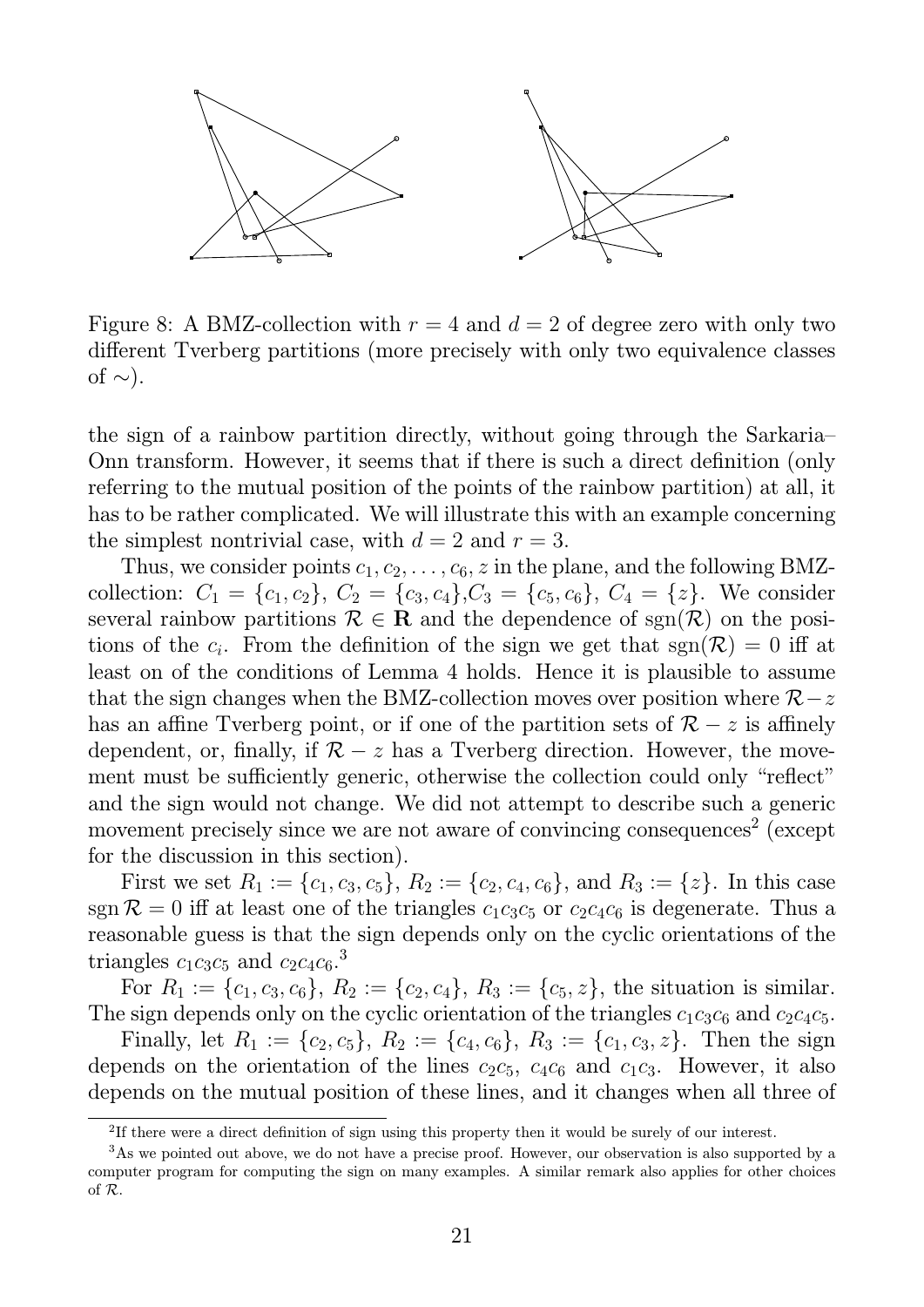

Figure 9: The degree of this partition changes when the three lines pass through a common point.

them pass through a common point. See Figure 9.

Unfortunately, we are not aware of a simple uniform description of the three cases above.

#### Acknowledgement

We would like to thank Marek Krčál for useful discussions at initial stages of this research. We also thank Günter M. Ziegler for valuable comments.

# References

| [BB79]  | E. G. Bajmóczy and I. Bárány. A common generalization of Borsuk's<br>and Radon's theorem. Acta Math. Hungarica, 34:347-350, 1979.                                                |
|---------|----------------------------------------------------------------------------------------------------------------------------------------------------------------------------------|
| [BFL90] | I. Bárány, Z. Füredi, and L. Lovász. On the number of halving<br>planes. <i>Combinatorica</i> , $10(2):175-183$ , 1990.                                                          |
| [BL92]  | I. Bárány and D. G. Larman. A colored version of Tverberg's theo-<br>rem. J. London Math. Soc. (2), 45(2):314-320, 1992.                                                         |
|         | [BLVŽ94] A. Björner, L. Lovász, S. T. Vrećica, and R. T. Živaljević. Chess-<br>board complexes and matching complexes. J. London Math. Soc.<br>$(2), 49(1):25-39, 1994.$         |
|         | [BMZ09a] P. V. M. Blagojević, B. Matschke, and G. M. Ziegler. Optimal<br>bounds for a colorful Tverberg–Vrećica type problem. Preprint;<br>http://arxiv.org/abs/0911.2692, 2009. |
|         | [BMZ09b] P. V. M. Blagojević, B. Matschke, and G. M. Ziegler. Op-<br>timal bounds for the colored Tverberg problem. Preprint;                                                    |

http://arxiv.org/abs/0910.4987, 2009.